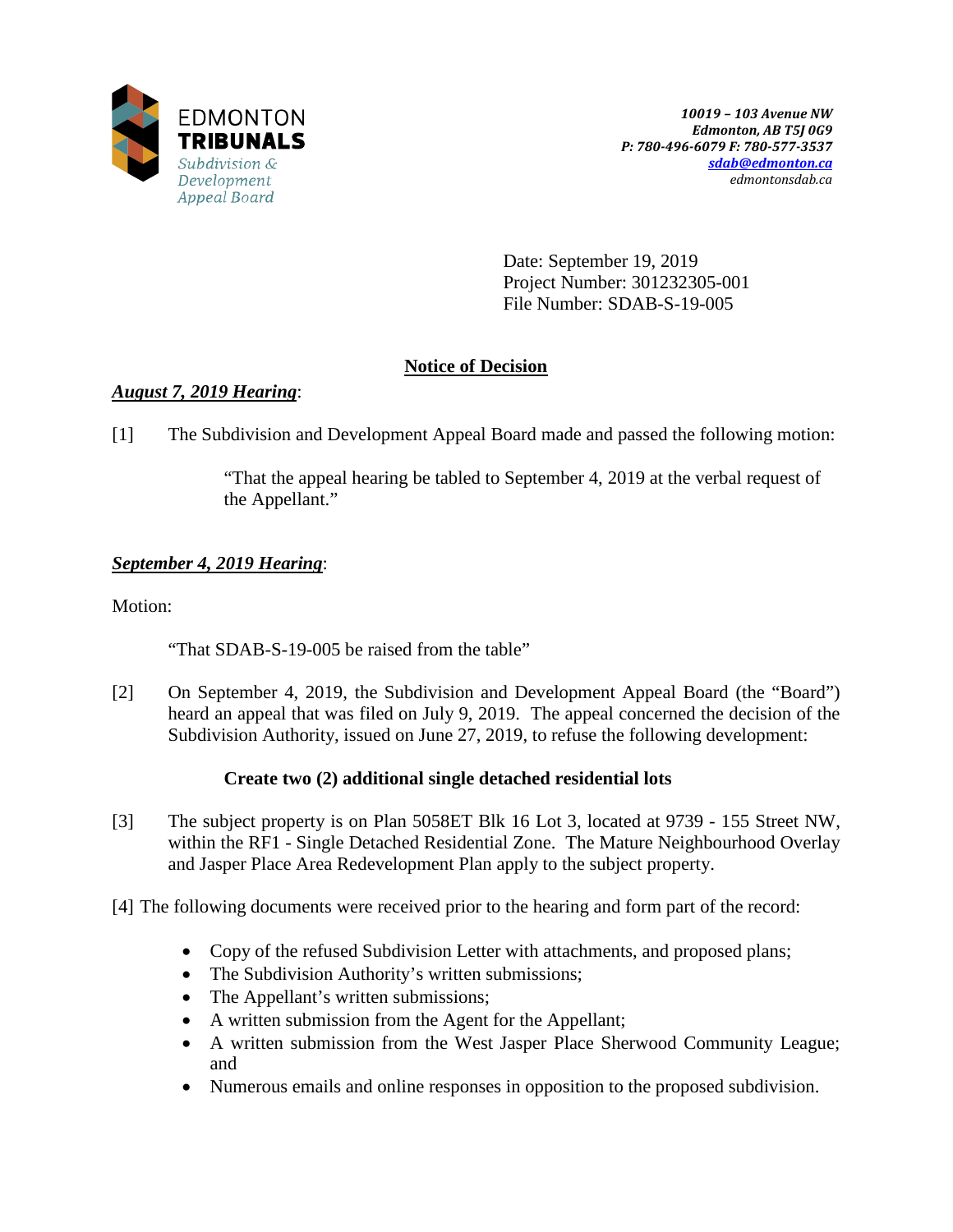[5] The following exhibits were presented during the hearing and form part of the record:

- Exhibit A Photographs of other infill projects developed in this neighbourhood
- Exhibit B A rendering of the proposed Single Detached Houses submitted by the Appellant
- Exhibit  $C A$  letter of support from the property owner who resides east of the subject site submitted by the Appellant

## **Preliminary Matters**

- [6] At the outset of the appeal hearing, the Chair confirmed with the parties in attendance that there was no opposition to the composition of the panel.
- [7] The Chair outlined how the hearing would be conducted, including the order of appearance of parties, and no opposition was noted.
- [8] The appeal was filed on time, in accordance with Section 686 of the *Municipal Government Act*, RSA 2000, c M-26 (the "*Municipal Government Act*").

## **Summary of Hearing**

- *i) Position of the Appellant, Mr. Kogan, representing Caliber Master Builder, the property owner, Mr. B. Belostotsky and Mr. C. Dulaba, Beljan Developments, agent for the Appellant:*
- [9] Caliber Master Builder has been developing infill housing for more than 40 years. Twelve projects have been completed in Jasper Place, including large house renovations and multi-family developments.
- [10] Mr. Kogan lives one block away from the subject site and has a personal interest in this project. It is his intention to build affordable housing for young families without negatively impacting the neighbourhood. Photographs of other infill projects in this neighbourhood and a rendering of the proposed Single Detached Houses that will be developed as part of this project were submitted as Exhibit A and Exhibit B.
- [11] Mr. Dulaba is a professional planner with experience in land use planning and real estate.
- [12] The subject site is 677 square metres in size and the plan is to develop three single detached houses on three subdivided lots that will each be approximately 225 square metres in size.
- [13] There is a variety of low density housing including single detached bungalows, semidetached housing and skinny houses located within 120 metres of the subject site.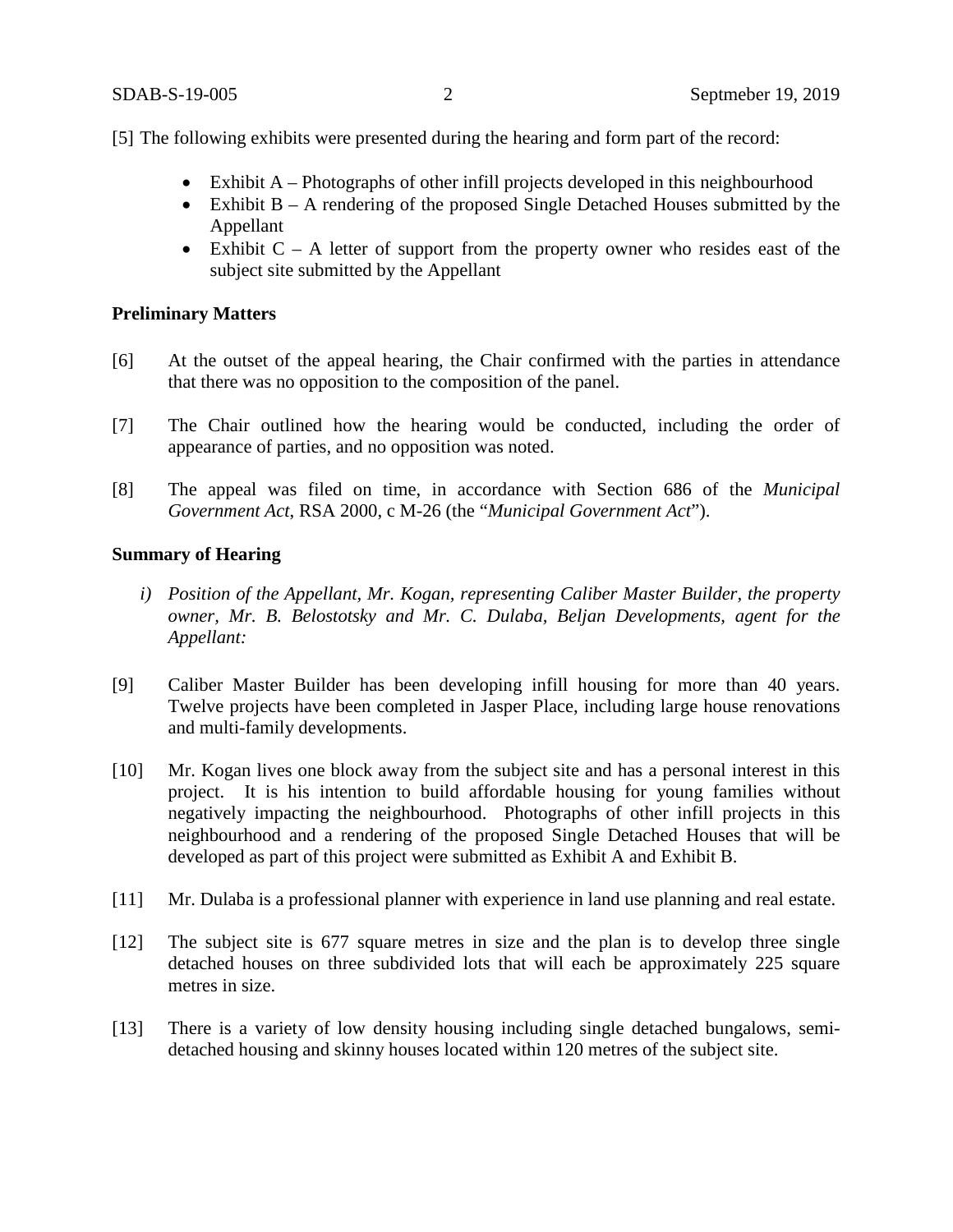- [14] The site is located within the Jasper Place Area Redevelopment Plan, within the West Jasper Place Neighbourhood Sub-area and is designated as Transit Oriented Housing. Within this designation, the following housing types are supported in the Area Redevelopment Plan: Row Houses, Duplexes/Semi-detached Houses, Garage or Garden Suites, Small lot Single Detached Houses, Secondary Suites in locations specified by the *Edmonton Zoning Bylaw* and small scale commercial with associated residential uses along arterial and collector roads.
- [15] The site is zoned (RF1) Single Detached Residential Zone and is within the Mature Neighbourhood Overlay.
- [16] It was his opinion that the Subdivision Authority did not properly consider section 41.1(3) of the *Edmonton Zoning Bylaw*. Section 41.1(3) states "The Subdivision Authority may not approve the subdivision of a Lot zoned RF1, as it existed on March 16, 2015 into more than two lots, notwithstanding the Site Width in the RF1 Zone. Subdivision into more than two Lots may only be approved where the proposed subdivision a) is supported by one or more City Council approved Statutory Plans or City Council approved Policies; or b) has a Site Width deemed by the Subdivision Authority to be in character with Lots on the same block".
- [17] It was his opinion that the Subdivision Authority's refusal did not consider the Jasper Place Area Redevelopment Plan which specifically identifies small lot housing as a preferred housing type within Transit Oriented Housing. The Subdivision Authority also argued that the lot depth and area are not in character with other adjacent lots on the block. However, section 41.1(3)(b) only references lot width, it does not reference lot area or lot depth as it relates to the subdivision of RF1 lots.
- [18] The subdivision proposes a lot width of 10.1 metres which is narrower than the other lots on this block which are approximatley15.24 metres wide. However, this regulation was amended by City Council to allow a lot width to a minimum of 7.5 metres in the RF1 Zone to encourage development in mature neighbourhoods. There are an increasing number of skinny houses being developed in this neighbourhood as a result of the reduction in the minimum required site width.
- [19] It was acknowledged that the proposed subdivision does not comply with the minimum site depth or site area requirements for Single Detached Housing. However, the proposed lot widths are not uncharacteristic with what can be developed today as of right in the RF1 Zone.
- [20] A Semi-detached House that was built by the Appellant located one block south of the subject site was referenced. It was noted that these lots do not meet the minimum required site depth of 30.0 metres. The site was subdivided into two separate titles. The westerly lot is 323 square metres in size and the easterly lot is 222 square metres in size. The lot depth is 22.8 metres which is similar to what this proposed subdivision. This subdivision application was approved by the Subdivision Authority.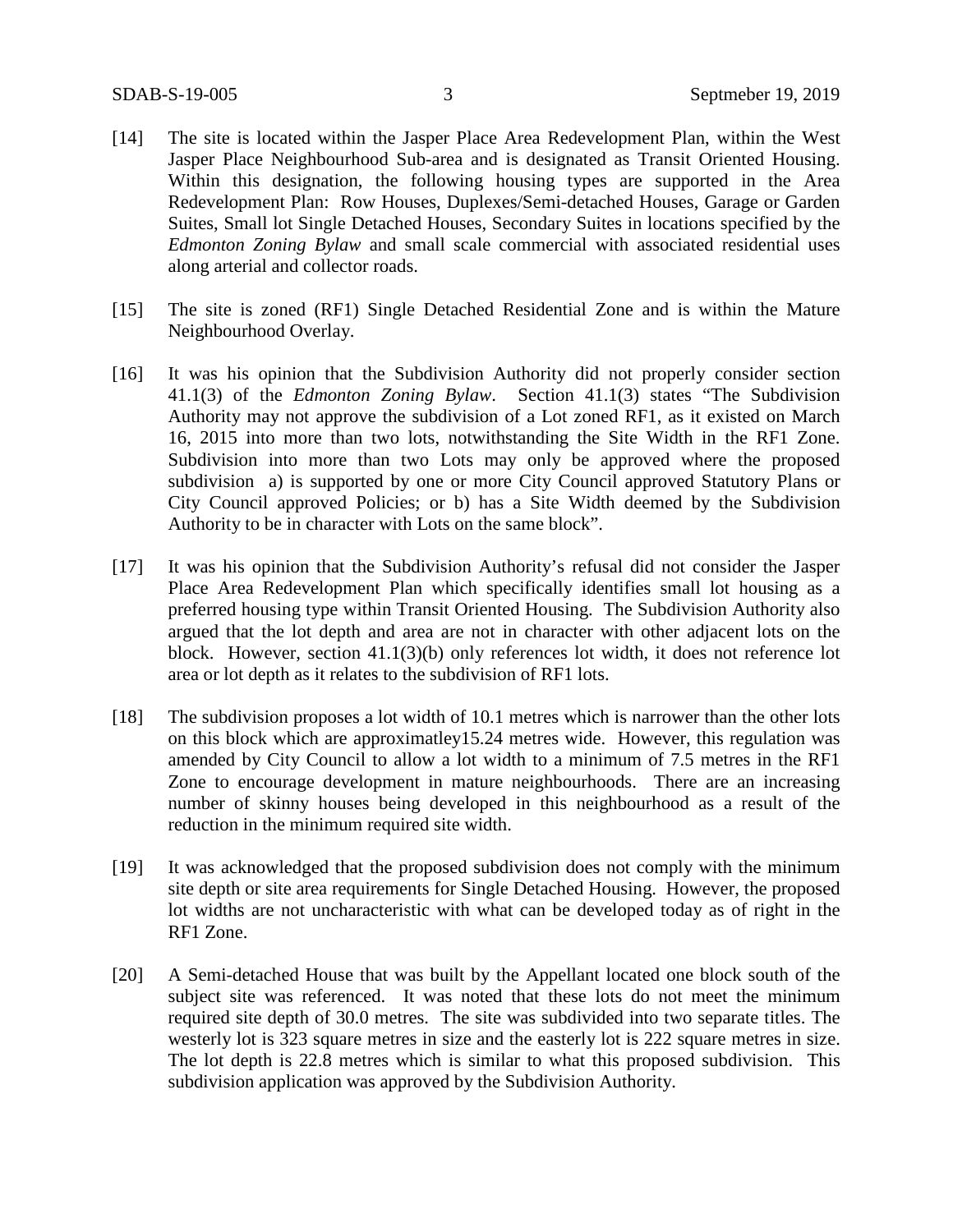- [21] The Subdivision Authority refused the subdivision application because it will create an unnecessary hardship for existing and future land owners. However, the most affected neighbour who resides immediately east of the subject site has provided a letter of support for the proposed subdivision, submitted as Exhibit C. It was his opinion that this addresses the concern raised by the Subdivision Authority.
- [22] He questioned why the Subdivision Authority believes that they have a responsibility to mitigate any future land owner hardship associated with the proposed subdivision.
- [23] The site as it exists does not have legal access to the lane located on the east side of the adjacent site. It does not and never will comply with the Residential Infill Guidelines. In fact, any development on this lot either through subdivision or the construction of a house will require access from either 155 Street or 98 Avenue and the driveway will have to cross a sidewalk as their no access from the rear lane. This condition exists with or without the proposed subdivision.
- [24] It was the opinion of the Subdivision Authority that the addition of two lots exacerbates the situation because two driveway crossings would be required. He questioned why Transportation Services supported the proposed subdivision if this was a major concern. The Transportation Engineers provided conditions on how to develop the sites to ensure appropriate safe driveway access and protect the mature boulevard trees.
- [25] This proposed subdivision is in line with the Council approved Statutory Plan which states that small lot housing is a preferred housing type within the Transit Oriented Housing land use. It will not materially impact the use and enjoyment of neighbouring property owners because the proposed Single Detached Housing forms are consistent with the existing built forms in the immediate vicinity.
- [26] The proposed subdivision supports the General Purpose of the RF1 Zone which is to provide for Single Detached Housing. The proposed lots will be oriented towards 155 Street which is in keeping with the orientation of exiting housing located south along this block face.
- [27] The most affected property owner who resides east of the subject supports the proposed subdivision application as well as 70 other property owners who have signed a petition of support.
- [28] Existing land owners and the community should acknowledge that the character of this neighbourhood is expected to change by virtue of the Statutory Plan that was approved by Council which designated these lands for transit oriented housing which allows a more intense and dense built form. City Council also amended development regulations contained in the RF1 Zone and the MNO to allow smaller types of housing forms, Secondary Suites and Garden Suites within mature neighbourhoods.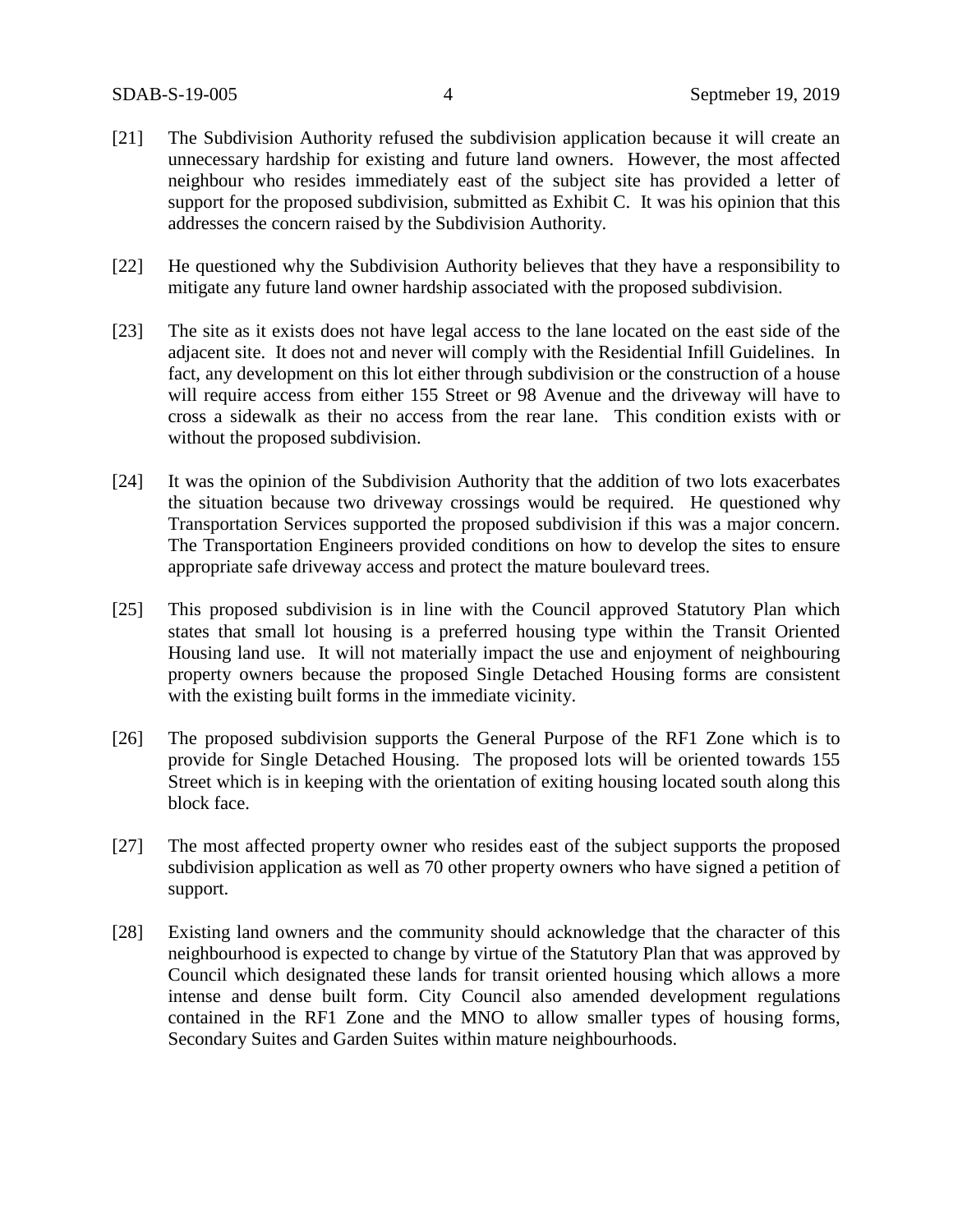- [29] He owns seven other properties in this neighbourhood and is concerned about property values in this area. It was his opinion that this is a much better development than building skinny houses.
- [30] Mr. Dulaba, Mr. Kogan and Mr. Belostosky provided the following information in response to questions from the Board:
	- a) The proposed design is unique and will allow the site coverage requirements to be met. The site plan shows a rear setback of 8.91 metres which complies with the minimum 40 percent rear setback required by the Mature Neighbourhood Overlay. However, it was acknowledged that some variances may have to be considered by the Development Officer at the development permit stage. It is not their intention to create lots that cannot be developed.
	- b) Granting the subdivision would be an acceptance of the site area within the context of the built form and how it applies to the Statutory Plan, the RF1 Zone and the Mature Neighbourhood Overlay. Although the lot size does not comply with the site area and site depth requirements, the creation of these lots is not unique for the development of single detached housing. The size of the house and the type of house that can be developed is in keeping with the overall character of the neighbourhood and the Statutory Plan that encourages the development of smaller housing.
	- c) All three of the proposed lots will be 10.16 metres wide which exceeds the minimum required width of 7.5 metres. The corner cut was requested by Transportation Services.
	- d) Transportation Services did not express any concern regarding the proposed driveway access from 155 Street. There are other lots along this block that have front access even though access is available from the rear lane.
	- e) Attempts have been made to comply with the minimum rear yard setbacks required by the Mature Neighbourhood Overlay.
	- f) The proposed subdivision is in keeping with the development regulations contained in the Mature Neighbourhood Overlay which encourages development closer to the street. The future redevelopment of any of the lots on this block with rear lane access will be encouraged to build closer to the street.
	- g) In certain situations, the development of a front access driveway is necessary. This lot could be subdivided to develop two Semi-detached Houses with front attached driveways that would all cross a public street. By virtue of the existing conditions, specifically no legal access to the rear lane, there will be a conflict because of the driveway.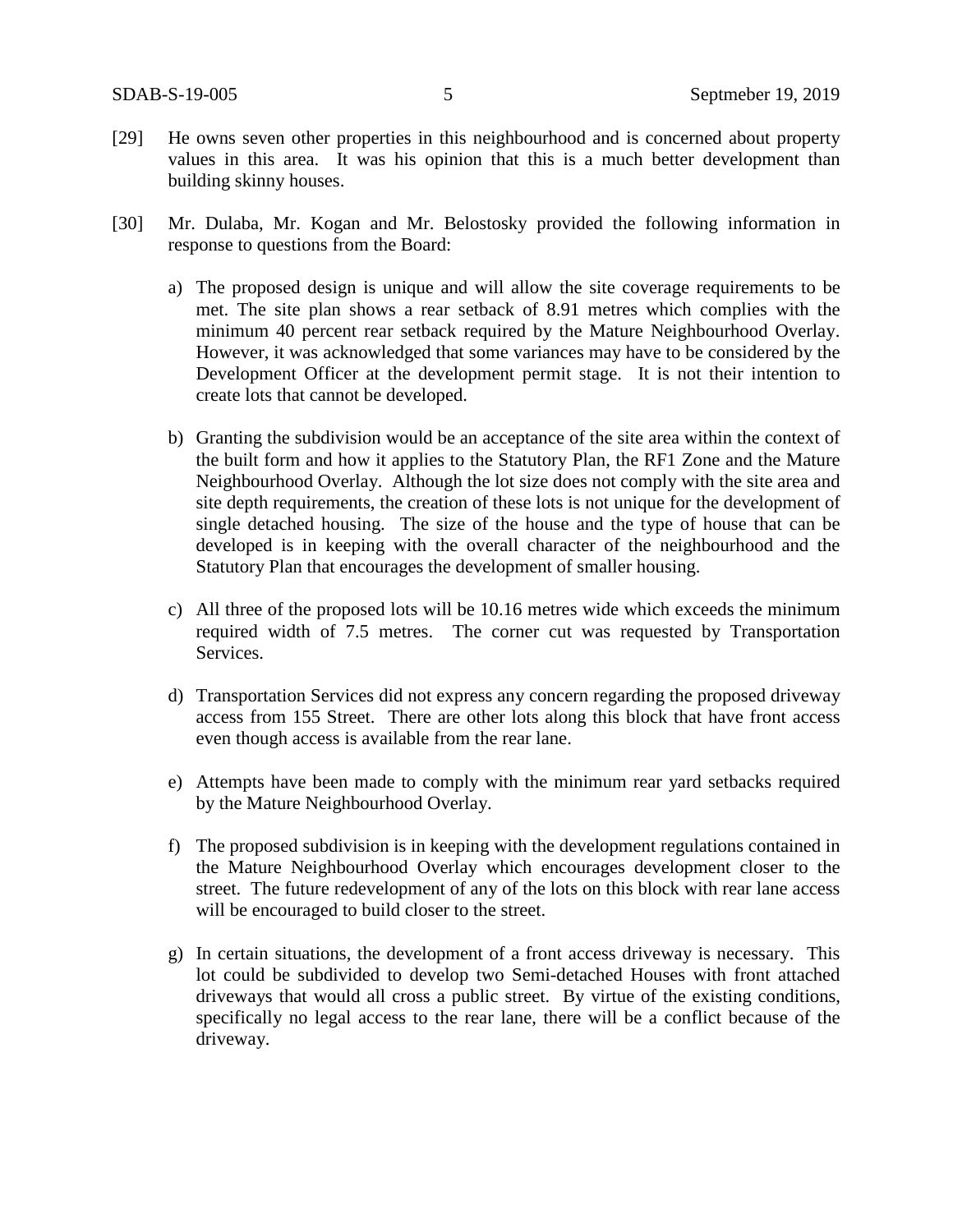- h) The most northerly lot that is oriented towards the avenue will have 3.0 metre front setback. The other two lots will have a larger front setback to accommodate the front driveways.
- i) The Statutory Plan designates this land for transit oriented housing and as such the lot could be rezoned in order to develop a four dwelling row house and all of the units could have front driveway access.
- j) A map was referenced to illustrate the subject site. This site may be within the 400 metre catchment of the future LRT. This neighbourhood is unique because there is access to three future LRT stations. The land use program is encouraging the development of built forms to make use of the LRT.
- k) The subject site is located within one block of a major transit route along 156 Street.
- l) Two skinny lots that front onto 98 Avenue would not require driveway access over a public sidewalk.
- m) The notification map was referenced to illustrate where the individuals who signed the petition of support reside. All of the neighbours were shown the plans and renderings.
- n) Transit-oriented housing encourages the development of row housing and semidetached housing so this site could be rezoned to allow higher density housing.
- o) The proposed garages are part of the footprint of the main floor design which does not provide adequate space to develop a secondary suite in the basement.
- p) Many of the conventional zoning regulations do not align with some of the small lot housing aspirations of City Council. The new City Plan will be encouraging different types of subdivisions and land uses that are different than those supported by the conventional zones.
- *ii) Position of the Subdivision Authority, Ms. J. Sumaylo, Ms. J. Vos and Ms. P. Sundara, Transportation Services:*
- [31] The site is located in the Jasper Place Area Redevelopment Plan and is subject to the Mature Neighbourhood Overlay. The ARP designates the subject land as Transit Oriented Housing. The site is located in the RF1 Zone and Single Detached Housing is a Permitted Use.
- [32] The subdivision application proposes to create two additional single detached residential lots and the landowner intends to redevelop the site to accommodate three Single Detached Houses.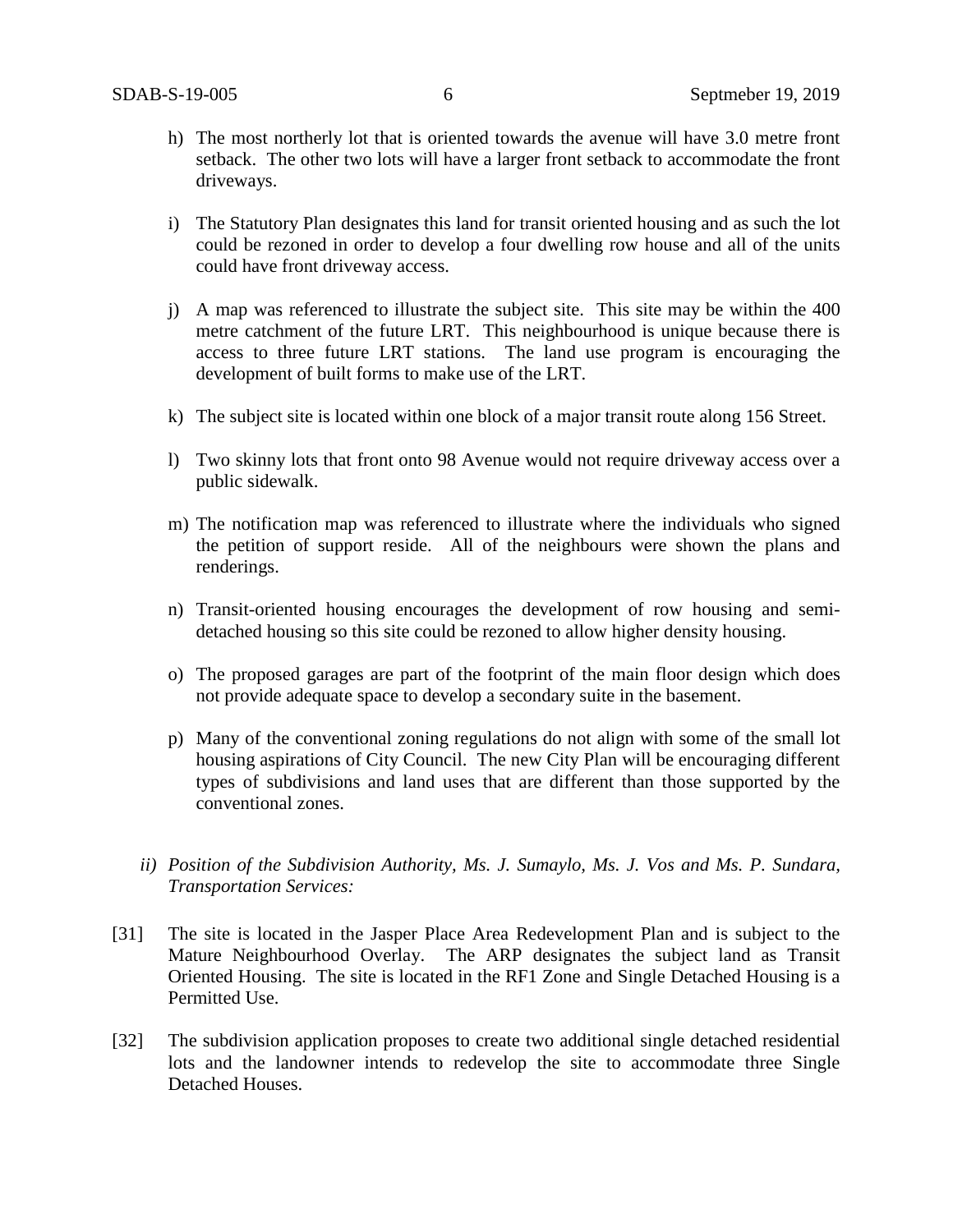- [33] The proposed access for the two southern lots is from 155 Street while access to the northern lot will be from 98 Avenue.
- [34] The proposed subdivision was refused for the following reasons:
	- a) The proposed subdivision does not comply with section 41.1(3) of the *Edmonton Zoning Bylaw*.
	- b) The proposed subdivision does not comply with the minimum Site Depth, Site Area, and exceeds the maximum allowable Site Coverage pursuant to the development regulations contained in the RF1 Zone. It also does not comply with the minimum required Front Setback pursuant to the Mature Neighbourhood Overly.
	- c) The proposed subdivision creates a future development hardship for landowners.
	- d) The additional two proposed driveways do not align with the Residential Infill Guidelines and will have negative impacts on the streetscaping and pedestrian walkability.
	- e) The proposed subdivision is not within the character of the neighbourhood.
- [35] A subdivision can only occur once in the RF1 Zone in order to preserve the character of the neighbourhood since the addition of one lot is much more comparable with other existing lots. The proposed subdivision to add two additional lots does not conform to this Bylaw.
- [36] The minimum site depth in the RF1 Zone is 30 metres. Clear direction to enforce this minimum requirement was given to the Subdivision Authority by City Council to ensure a uniform urban fabric in the neighbourhood. The site depth of the proposed subdivision is 22.27 metres, which has a significant deficiency of 7.73 metres. The minimum Site Area in the RF1 Zone is 250.8 square metres and the proposed subdivision has a Site Area of 226.26 square metres.
- [37] Upholding the minimum Site Area and Site Depth requirements prevents uncharacteristically small lots in the neighbourhood and provides a consistent expectation for development across the city. It is important to honour these minimum standards to avoid creating hardships for future landowners.
- [38] The purposed Front Setback of 3.0 metres is 1.5 metres deficient. The proposed Site Coverage of 35 percent for the proposed Lot 3A exceeds the maximum allowable Site Coverage of 28 percent in the RF1 Zone.
- [39] Since the proposed lots do not meet the Site Depth and Site Area requirements, existing and future landowners may encounter challenges at the Development Permit stage. Even if the landowner decides to rezone to RF2, RF3 or RF4 after subdivision in order to not be subject to section 41.1(3), the minimum 30 metre site depth is still required for Single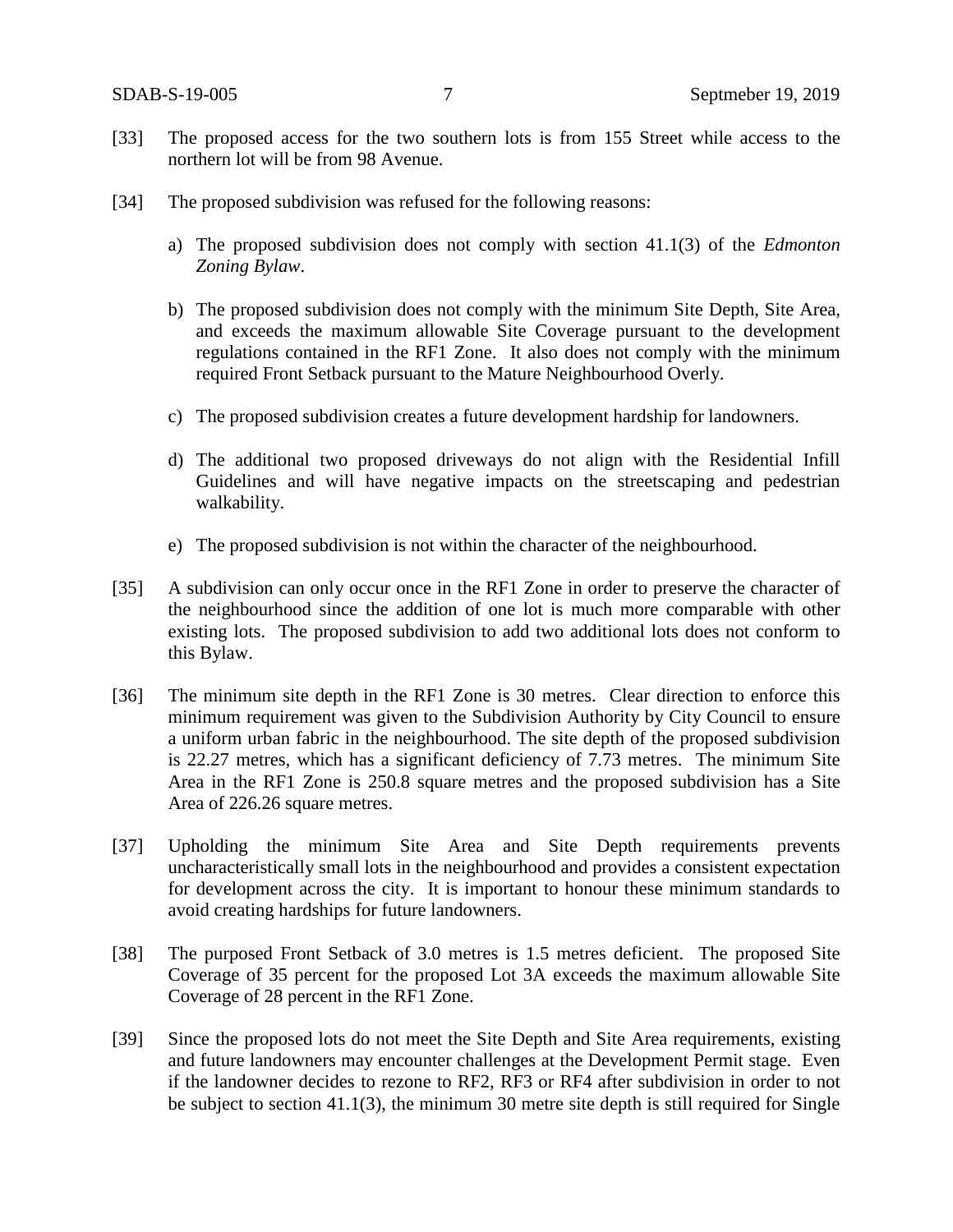Detached Housing or Semi-detached Housing. Variances will be required and may be difficult to obtain and an appeal may be required at the development permit stage.

- [40] Because there is no lane access to the existing site, access to the proposed lots must be from 155 Street or 98 Avenue. This does not align with the general intent of the Residential Infill Guidelines (City of Edmonton Policy C551 General Principle #8), which states that "Residential infill developments should respect the role of lanes not only as a primary vehicular access route but as a factor in maintaining the livability of neighbourhoods."
- [41] This parcel requires access from the street or the avenue. Mature trees and turf will be impacted to accommodate the proposed driveway access. Paving over the boulevard can affect the roots of the trees. Landscaped boulevards act as a buffer for pedestrians and decreasing the area will reduce walkability and safety for pedestrians. It also breaks up the pedestrian oriented streetscape by expanding the amount of hard surface along the boulevard. The availability of on-street parking will be reduced because vehicles cannot park in front of driveways.
- [42] Access will be limited for the proposed Lot 3B because a proposed access must have a minimum 3.0 metre clearance from trees and a minimum 0.5 metre clearance from street lights. The proposed access to Lot 3B has a deficient minimum clearance to both a tree and a street light. This could result in a deficient driveway width. Site access will be further reviewed at the Development Permit stage, but in all likelihood a variance will be required.
- [43] The resulting deficiencies in Site Depth and Site Area does not support section 5.2.1.1 of the Municipal Development Plan which requires new development to "fit with the existing and planned neighbourhood context, to respect the scale, form, massing, style and materials of the neighbourhoods and to incorporate other design elements that create a transition between the new development and the existing neighbourhood".
- [44] The neighbouring lots are characterized by large rear yards with an approximate site depth of 45 metres. The proposed lots are 50.5 percent smaller. An aerial photograph was referenced to show the difference in lot size.
- [45] The Jasper Place Area Redevelopment Plan states that a sense of space is an important feature of the neighbourhood character. One of the key consultation themes was that many valued sense of space crated by front yard landscaping. This subdivision application does not support the notion of preserving the character of the neighbourhood because it reduces landscaping opportunities by proposing two additional front driveways.
- [46] A streetscape diagram was referenced to provide a comparison of the sidewalk path with and without driveways. The area devoted to landscaping is reduced when driveways exist.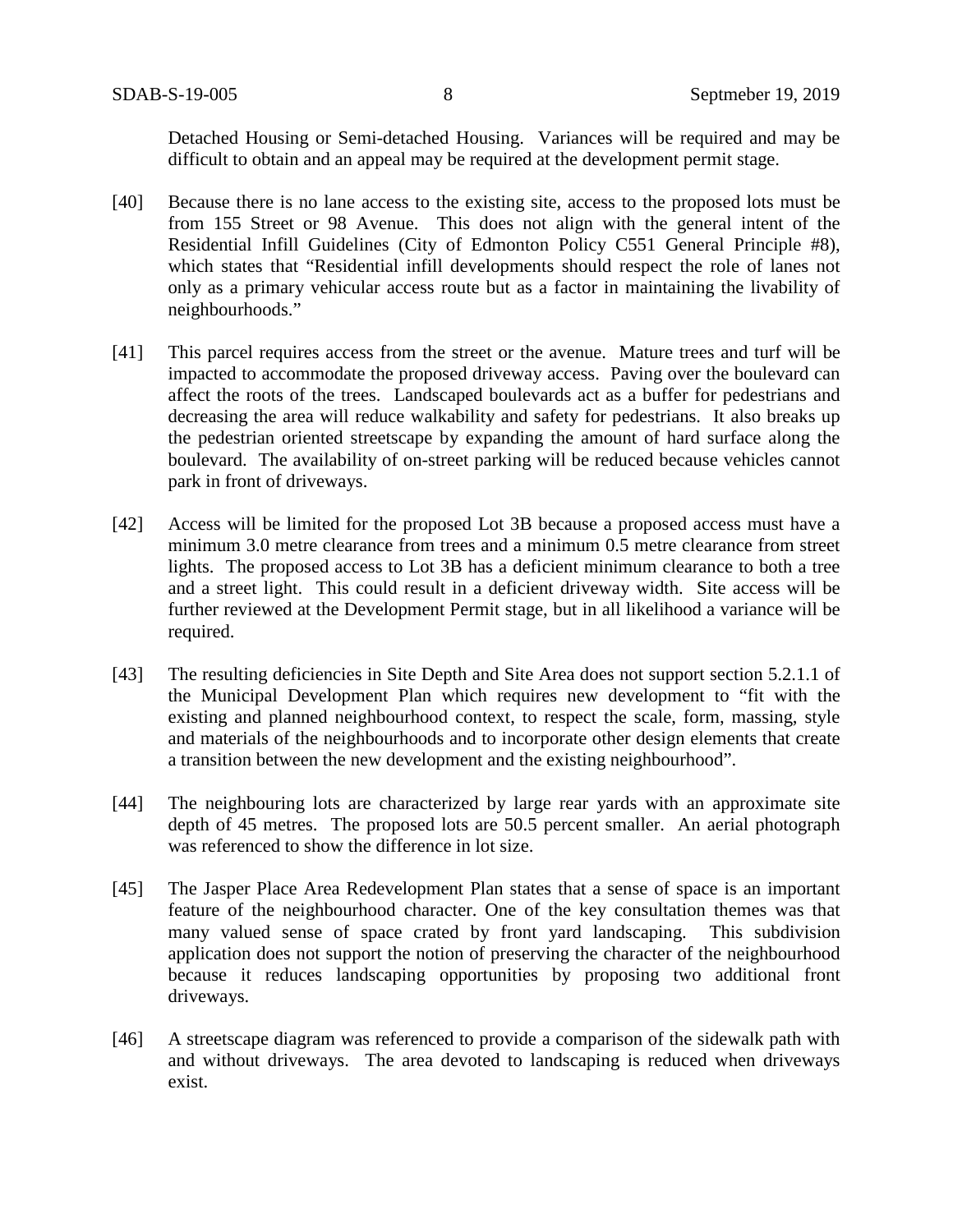- [47] The Jasper Place Area Redevelopment Plan has set the framework for development for the next 15 to 25 years and determines the character of the neighbourhood. One of the guiding principles is that neighbourhood character should be enhanced by high quality development. The proposed subdivision does not support this Principle because the rear yards are significantly smaller than the adjacent lots. The additional driveways will create a risk for pedestrians, do not preserve the existing walkability and decrease pedestrian safety.
- [48] There are currently 30 conditionally approved subdivisions in West Jasper Place. However, the majority of these applications conform with the requirements of the *Edmonton Zoning Bylaw*, specifically the minimum required site depth and site area which helps to maintain a consistent urban fabric that respects the scale, form and massing of the neighbourhood. They also align with the Residential Infill Guidelines and the Area Redevelopment Plan. Access is provided primarily form the lane which maintains the pedestrian oriented streetscape.
- [49] There are other options available that Subdivision Planning would support. The site could be subdivided to create one additional lot facing 98 Avenue to develop two single detached houses, it could be subdivided to create one additional lot facing 98 Avenue to develop semi-detached housing and the site width could be adjusted depending on the type of development.
- [50] Ms. Sumaylo, Ms. J. Vos and Ms. P. Sundara provided the following information in response to questions from the Board:
	- a) Access to the avenue is not an ideal situation but because the site is land locked they would be forced to support that application.
	- b) Ms. Sundara referenced the proposed plan of subdivision and advised that a site visit was conducted in order to measure the distances to the street light and the boulevard tree. A 0.5 metre clearance is required from the street light to the edge of the driveway and a 3.0 metre clearance is required from the trunk of the boulevard tree. The total distance required from the edge of the streetlight to the trunk of the tree is 6.0 metres which would result in a driveway that is only 2.5 metres wide. This does not comply with the minimum required driveway width of 3.5 metres. Transportation Services cannot support the development of a driveway that is only 2.5 metres wide.
	- c) Discussions about relocating the tree would have to be held with Forestry Services. There is a requirement to protect boulevard trees during construction by providing 3.0 metres clearance.
	- d) The Area Redevelopment Plan was adopted in 2015 which predates discussions about tiny houses. It was their opinion that the reference to small lot housing as skinny housing which aligns with the *Edmonton Zoning Bylaw*. The site is located approximately 500 metres from the transit station.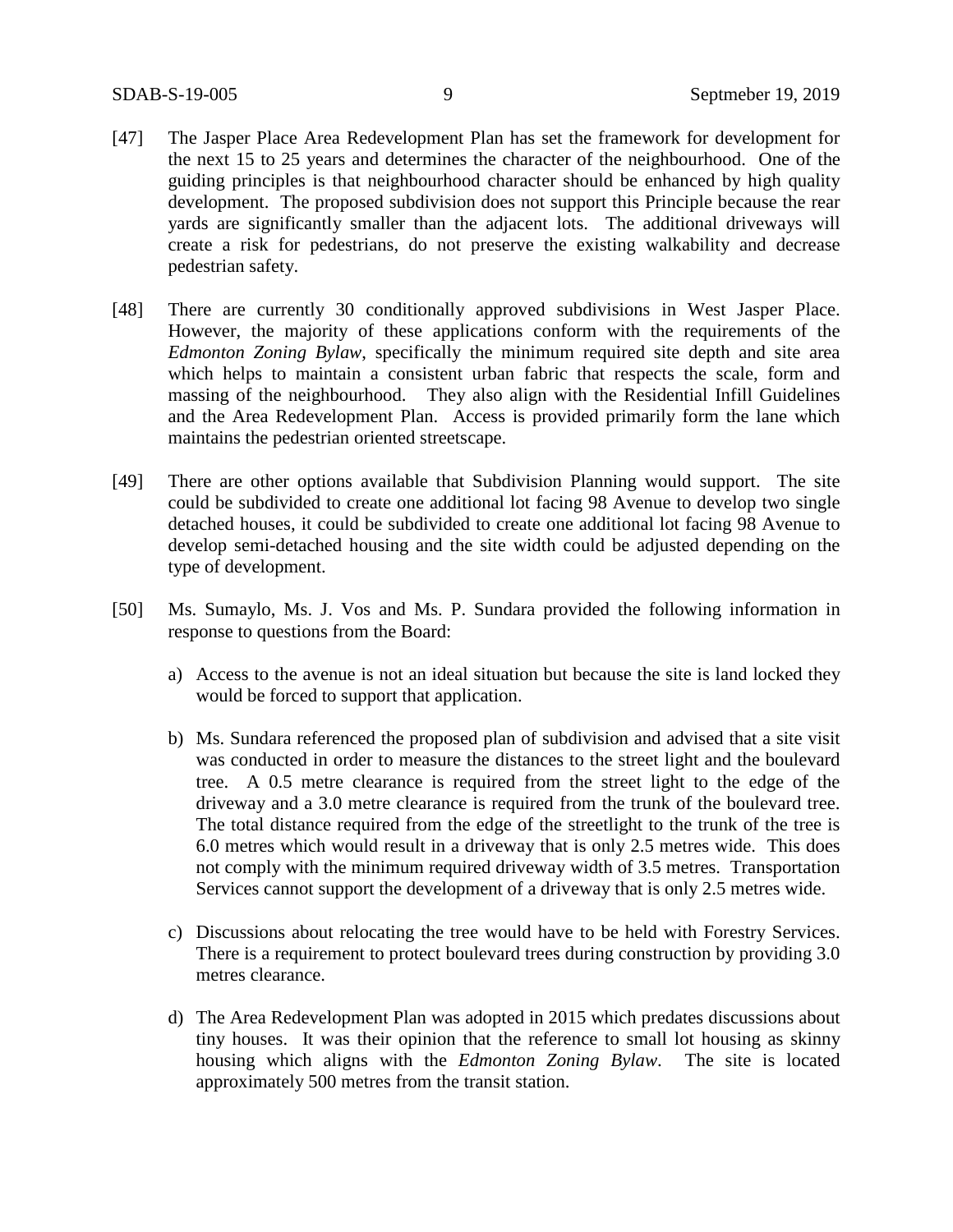- e) There is an expectation about the surrounding area and back yard space provides an area for play and privacy and green space. It was her opinion that small back yards create an eyesore for neighbouring property owners. The Area Redevelopment Plan states that development must respond to local context and in their analysis they looked at lot dimensions, depth and width and rear yard space is significantly impacted by that.
- f) Community members also raised a concern about using a lack of private amenity area but this was not a reason for refusing the subdivision application.
- g) The property owner could apply to rezone the site and go through the community consultation process with City Council.
- h) The Subdivision Authority would like to limit the number of driveways crossing the sidewalk along 155 Street.
- *iii) Position of Affected Property Owners in Opposition to the Appellant*

### Ms. I. Blain, President of the West Jasper Place Sherwood Community League:

- [51] The validity of the petition of support that was submitted by the Appellant was questioned because she was advised by several residents that they received very little information about the proposed subdivision other than that three nice houses would be built. They were not told about the deficiencies and indicated that they wished they could remove their names from the petition.
- [52] The proposed attached front garages will break up the sidewalk and violate the Area Redevelopment Plan.
- [53] The proposed lot sizes are too small, are not characteristic of the majority of the lot sizes in this neighbourhood and will interfere with the amenities of the neighbourhood.
- [54] An aerial photograph was referenced to illustrate that Arthur Elliott Park, the only park in this neighbourhood is very small and serves over 3,000 residents. Therefore, it is important that new developments provide adequate private amenity space.
- [55] The most affected property owner will have three lots backing onto their property which has the potential to create privacy concerns. This will also affect the value of their property.
- [56] A map was referenced to identify the locations of similar subdivisions that face the avenue. However, many of these lots were subdivided before this area was annexed by the City of Edmonton. It was her understanding that the Subdivision Authority will no longer approve the creation of lots that are less than 30 metres deep.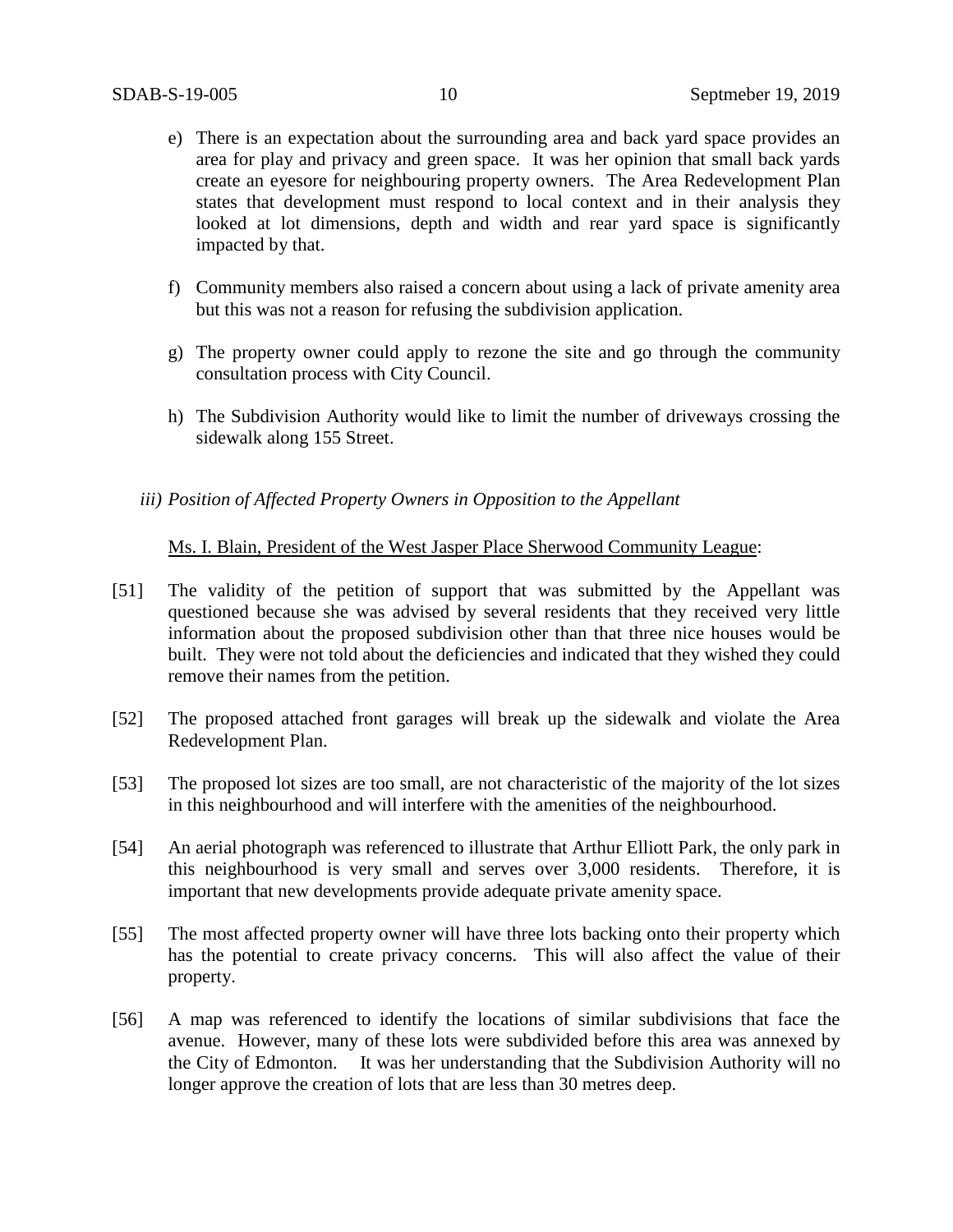- [57] If this subdivision is approved it will create a precedent for the entire City. In accordance with the *Edmonton Zoning Bylaw* lots must be a minimum of 30 metres deep in any zone and in an RF1 Zone only one subdivision is permitted. The Infill housing industry is connected and if this subdivision is approved, other applications referencing this decision will be advanced to the Subdivision Authority.
- [58] The Jasper Place Area Redevelopment Plan states as policy for all precincts that variances for front attached garages are not granted. Due to the location of the site and inaccessibility to the alley way any new development would be permitted to have an attached garage. However, needlessly creating more lots with a front driveway along the elm tree lined boulevard will reduce public green space and compromise or require the removal of mature trees.
- [59] The front driveways will also break up the public sidewalk and jeopardize pedestrian safety and walkability.
- [60] Waste Management trucks pick up garbage from the alley and avenue in this neighbourhood. If these lots are subdivided from the street they have no access to the alley and it would be difficult for residents to have their garbage removed.
- [61] It was her opinion that the developer should instead subdivide the lot once from the avenue to create two lots that are 37.5 feet by 100 feet which would comply with the *Edmonton Zoning Bylaw*. The front drive garages would not break up a public sidewalk because there is no sidewalk on the avenue side. The mature boulevard trees would be protected and it would be in character with other subdivisions in this neighbourhood and would provide adequate private green space for the new owners.
- [62] Since the spring most of the houses that were for sale in West Jasper Place have been sold. A photograph of a semi-detached house built by the Appellant on a lot that is 75 feet by 100 feet was referenced to illustrate that it conforms and is in character with the neighbourhood because driveway access is provided from the avenue. All of the unique subdivisions that have occurred in this neighbourhood provide access from the avenue.
- [63] Ms. Blain provided the following information in response to questions from the Board:
	- a) She questioned what information was provided by the Appellant to the most affected property owner. There is a difference between having a lot flanking your property and having three abutting lots with small rear yards that enables overlook and creates privacy concerns.
	- b) It was her opinion that a rezoning application would not be supported by Development & Zoning Services because the lot depth has to be a minimum of 30 metres.
	- c) Pedestrians use 155 Street to access the bus route on 156 Street and the school.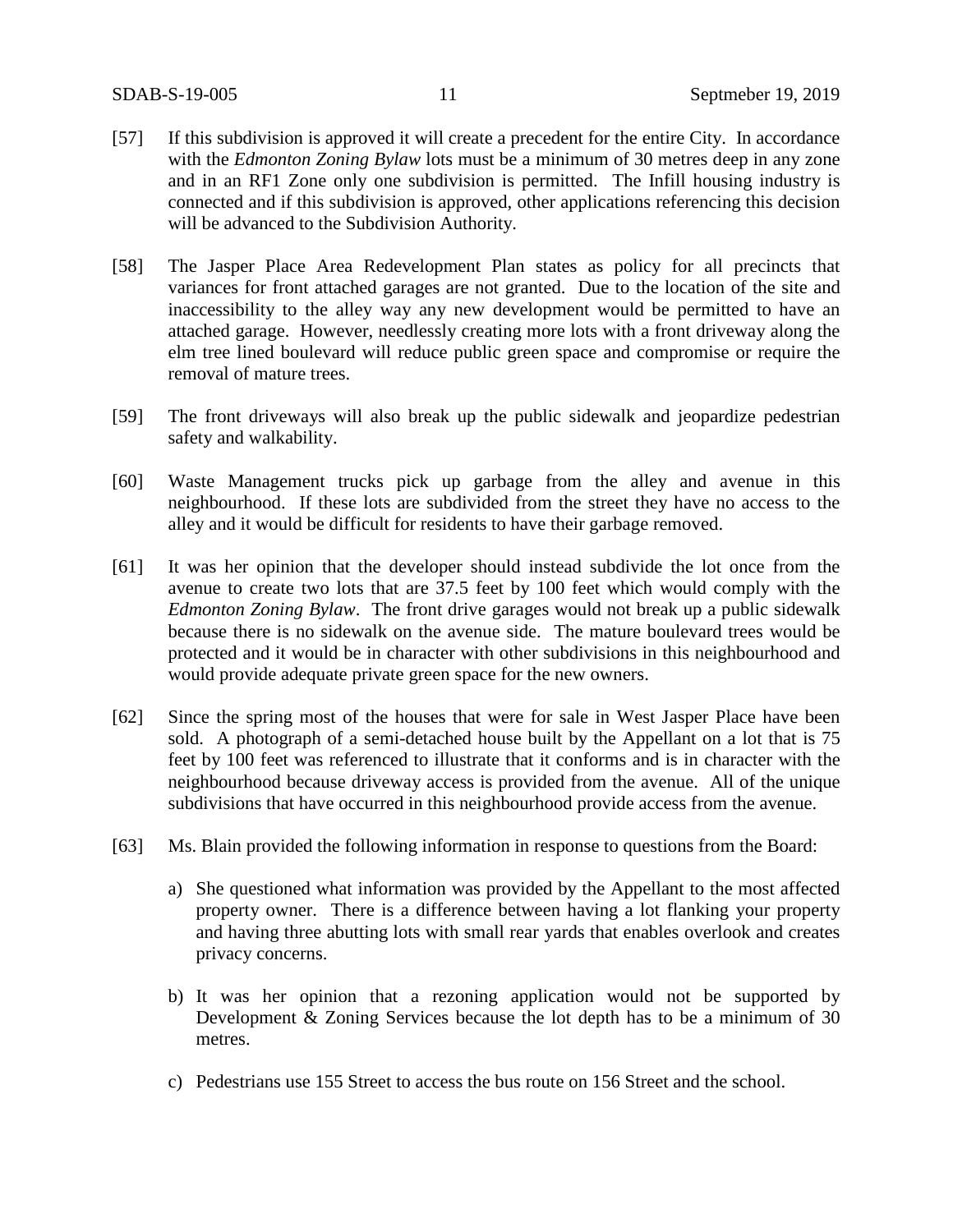Mr. Smith:

- [64] Mr. Smith resides west of the subject site.
- [65] He noted that the property owner who resides east of the subject site did not attend the hearing.
- [66] Photographs of the intersection where referenced to illustrate the existing mature trees and how this will change if the subdivision is approved.
- [67] He noted that there was a discrepancy between the petition of support and the petition of opposition in that some of the same signatures were contained on both petitions.
- [68] There is a lot of pedestrian traffic in this area and the addition of more vehicles will create a safety concern.
- [69] The lack of a rear yard amenity space is a concern.
- [70] He does not support the subdivision of this lot but if it would be possible to rezone this site from RF1 to RF3 in order to develop a Row Housing development, the proposed subdivision is the lesser of two evils.
	- *iv) Rebuttal of the Appellant*
- [71] Mr. Kogan clarified that there is an error on the Site Plan. The garage for the proposed house on the corner lot is attached, not detached as illustrated on the Site Plan. This will provide a much larger rear yard. The width of the driveways can be adjusted during the development permit process in order to maintain the proper distance from the trees and street lights. If necessary, an application to relocate the street light can be submitted to EPCOR in order to provide wider access.
- [72] Mr. Dulaba addressed the verbal concerns of Transportation Services regarding the orientation and location of driveways on 155 Street. The response provided by Urban Form and Corporate Strategic Development, Transportation Services, dated June 25, 2019 did not address any concerns regarding the proposed driveway width or access. The following conditions and advisements were recommended to the Subdivision Authority if the application was approved on appeal to the Board.

#### Condition:

The owner must dedicate road right-of-way for a 3 metre by 3 metre corner cut at 155 Street and 98 Avenue. Removal of the trees within the corner cut area is required prior to road decision, as shown on the Enclosure.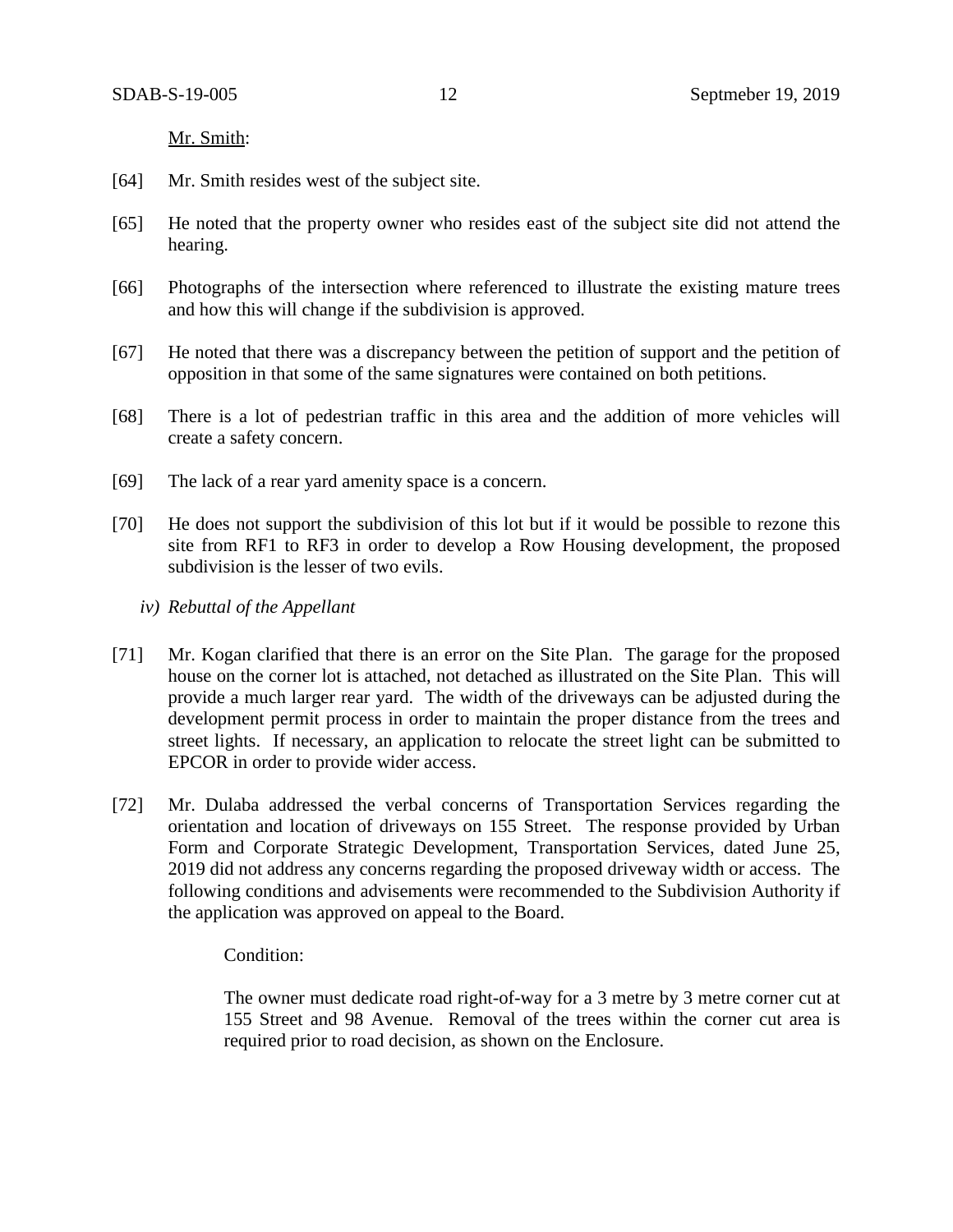Advisements:

- 1. There are existing boulevard trees adjacent to the site that must be protected during construction, as shown on the Enclosure. For information about tree protection please refer to the City of Edmonton web site (Trees and Construction).
- 2. There is an existing access to 98 Avenue that can be utilized for the proposed Lot 3A.
- 3. Access for the proposed Lot 3B is limited. A minimum clearance of 1.5 metres is required from the existing streetlight and a minimum of 2.5 metres is required from the existing boulevard tree. This will result in a driveway access of approximately 3.5 metres.
- [73] Transportation Services had the right to object to this subdivision application on the basis that it would create driveway conflict with the two southern lots oriented to 155 Street but it was not referenced in their response to the Subdivision Authority. The subdivision application was supported and did not address this concern. The application was supported with conditions and advisements. He questioned why Transportation Services, based on the verbal evidence provided at the hearing, no longer supports the application based on this concern.
- [74] The community has to acknowledge that these lands are designated for higher density housing. This site could be rezoned in order to develop a row house fronting onto 155 Street with driveways that conflict with the sidewalk. Even if the lot is not subdivided, there would be a driveway conflict. This land has been designated as Transit Oriented Housing and City Council has the aspiration to see these lands develop and intensity with higher density housing.
- [75] In unique circumstances such as this because of the unorthodox orientation of the lot, subdivision applications that do not fully comply with the Infill Guidelines or the Mature Neighbourhood Overlay as they pertain to driveway conflict or pedestrian orientation have to be addressed.
- [76] Mr. Belostosky reiterated that he discussed the plan of subdivision with the most affected property owner who resides east of the subject who has provided a letter of support, marked Exhibit C.
- [77] Several other corner lots in this neighbourhood have been rezoned to allow higher density developments. If this subdivision application is refused, he will have no choice but to apply to rezone the lot to RF3 and apply for a higher density development. However, it was his opinion that the proposed subdivision that will allow the construction of three Single Detached Houses is much more desirable.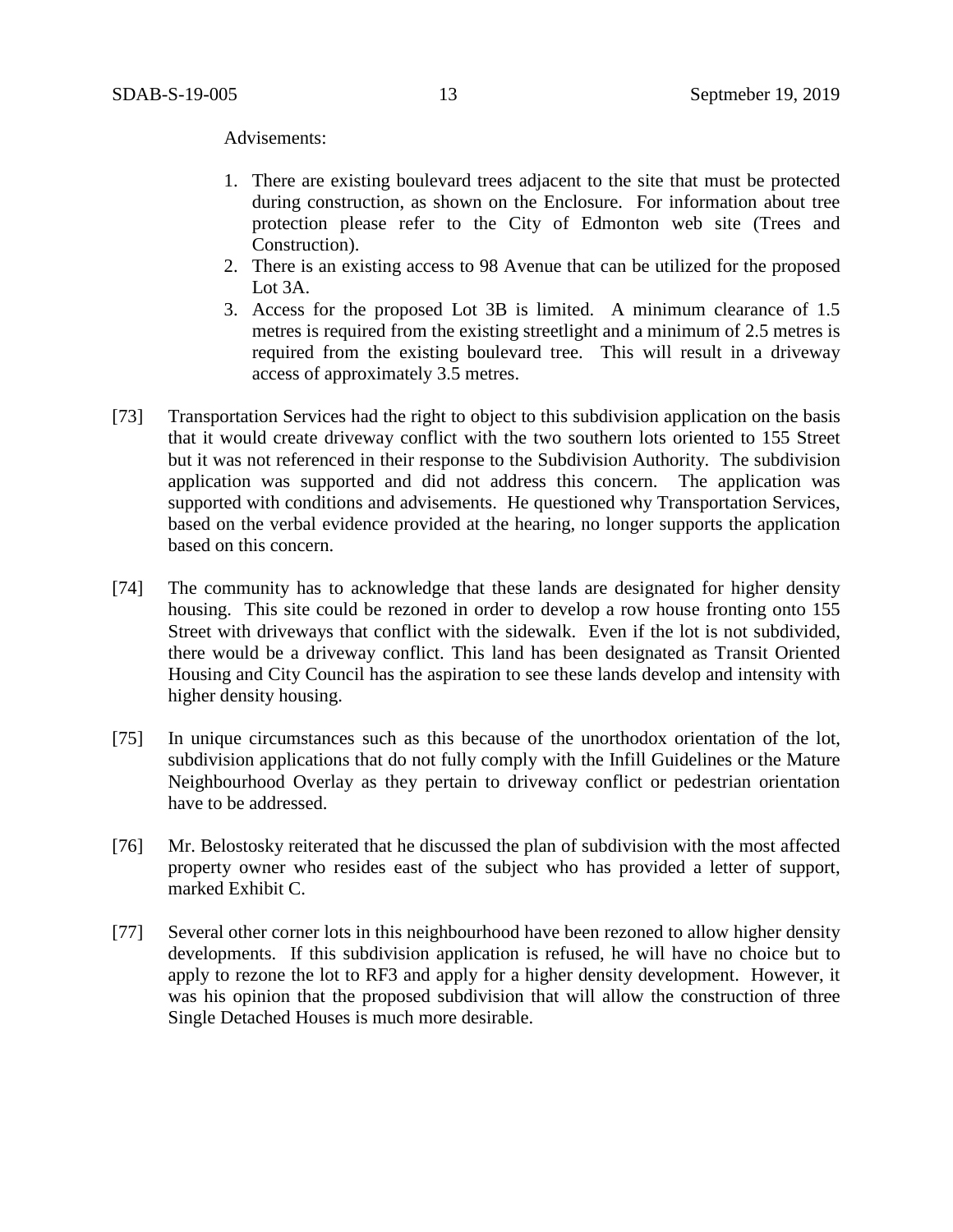## **Decision**

[78] The appeal is **DENIED** and the decision of the Subdivision Authority is **CONFIRMED**. The subdivision is **REFUSED**.

## **Reasons for Decision**

- [79] This was an appeal of a subdivision application to create two (2) additional single detached residential lots.
- [80] The application was refused by the Subdivision Authority on June 27, 2019, for the following reasons:
	- a) The proposed subdivision does not comply with Section 41.1(3) of the *Edmonton Zoning Bylaw* 12800.
	- b) The proposed subdivision does not comply with the minimum Site Depth, Site Area, and exceeds maximum Site Coverage of its RF1 zone. It also does not comply with the minimum Front Setback of the Mature Neighbourhood Overlay.
	- c) The proposed subdivision creates a future development hardship for landowners.
	- d) The additional two (2) proposed driveways does not align with the Residential Infill Guidelines (City of Edmonton Policy C551 General Principle #8) and have negative impacts on the streetscaping and pedestrian walkability.
	- e) The proposed subdivision is not within the character of the neighbourhood.
- [81] The Board supports these reasons for refusal and finds the following:
	- a) Allowing the subdivision to create two additional single detached residential lots would result in the creation of three hardship lots that will not comply with the minimum required Site Area or Site Depth requirements pursuant to section 110.4(1) of the *Edmonton Zoning Bylaw*.
	- b) In order to develop these lots, the future owners will have to seek discretionary variances from the Development Authority. It is not desirable to create three lots which cannot be developed without the granting of significant variances by the Development Authority.
	- c) Based on the evidence provided, the majority of lots in this neighbourhood are 45 metres deep. The proposed lots have a Site Depth of 22.27 metres which is 50 percent less than the existing lots on this block face. This will result in the creation of three extremely small lots that are not characteristic of this block. The Board also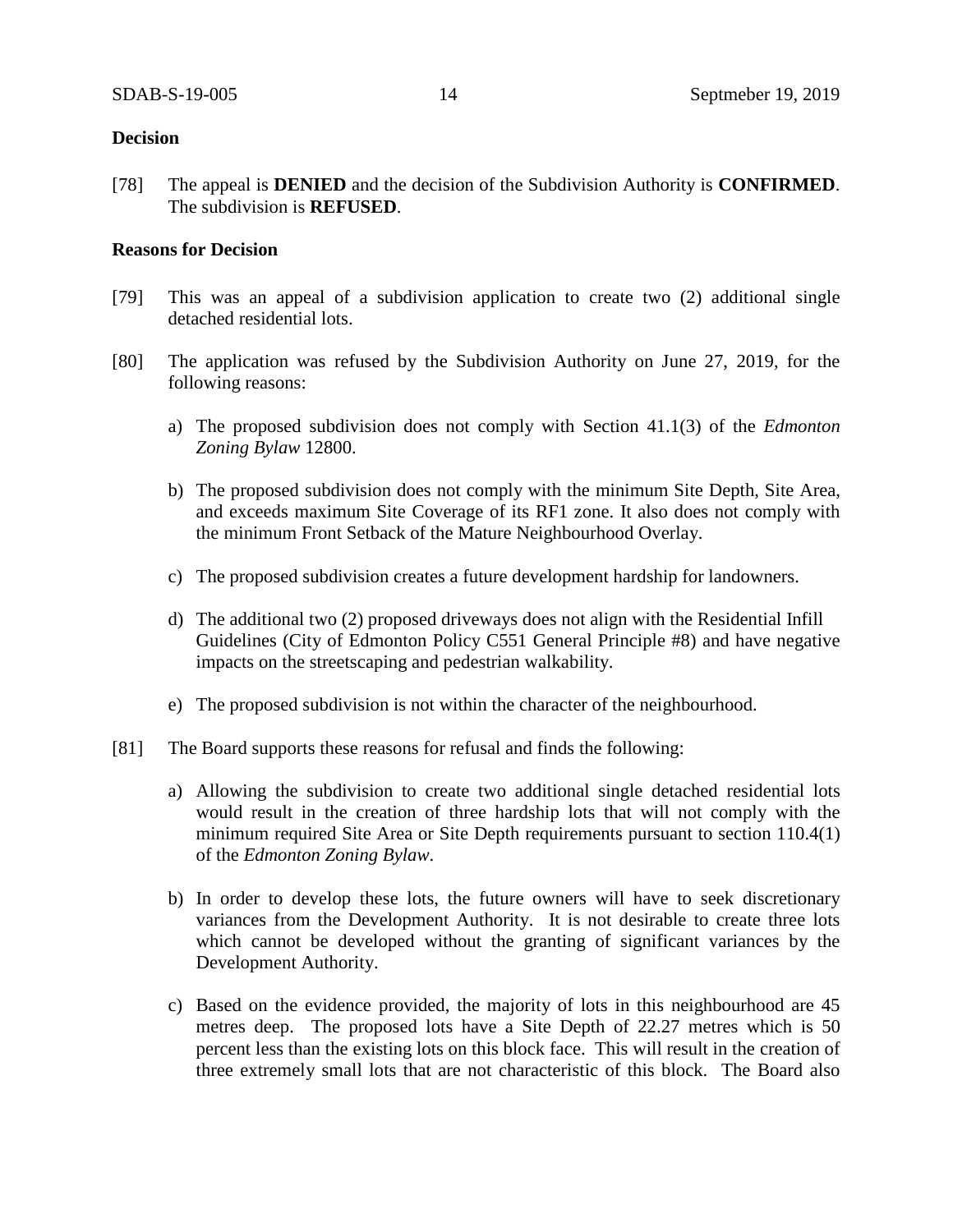finds that the proposed shape and area of the lots are not in keeping with the character of this mature neighbourhood.

d) The subject site is located within the Mature Neighbourhood Overlay. Pursuant to section 814 of the *Edmonton Zoning Bylaw*, the General Purpose is to:

Regulate residential development in Edmonton's mature residential neighbourhoods, while responding to the context of surrounding development, maintaining the pedestrian-oriented design of the streetscape, and to provide an opportunity for consultation by gathering input from affected parties on the impact of a proposed variance to the Overlay regulations.

- e) The proposed subdivision will create three lots, the northern most lot will be accessed from 98 Avenue and the two southern lots will require access from 155 Street. This results in the need for two new vehicular access points that will cross over a heavily treed boulevard onto 155 Street.
- f) The proposed subdivision will result in the creation of significant concrete and hardsurfacing along 155 Street which does not maintain the pedestrian-oriented design and is not in keeping with the General Purpose of the Mature Neighbourhood Overlay. This is particularly significant because there is no sidewalk located along the north side of the subject site or on the south side of 98 Avenue. This increases the importance of maintaining pedestrian friendly access along 155 Street.
- g) Based on the evidence provided by Transportation Planning at the hearing, the location of mature boulevard trees along 155 Street will make the development of the proposed vehicular access points difficult, if not impossible.
- [82] For all of the above noted reasons, the appeal is denied and the decision of the Subdivision Authority is confirmed. The proposed subdivision is refused.

Mr. I. Wachowicz, Chair Subdivision and Development Appeal Board

Board Member in Attendance: Ms. K. Cherniawsky, Mr. L. Pratt, Ms. E. Solez, Mr. A. Peterson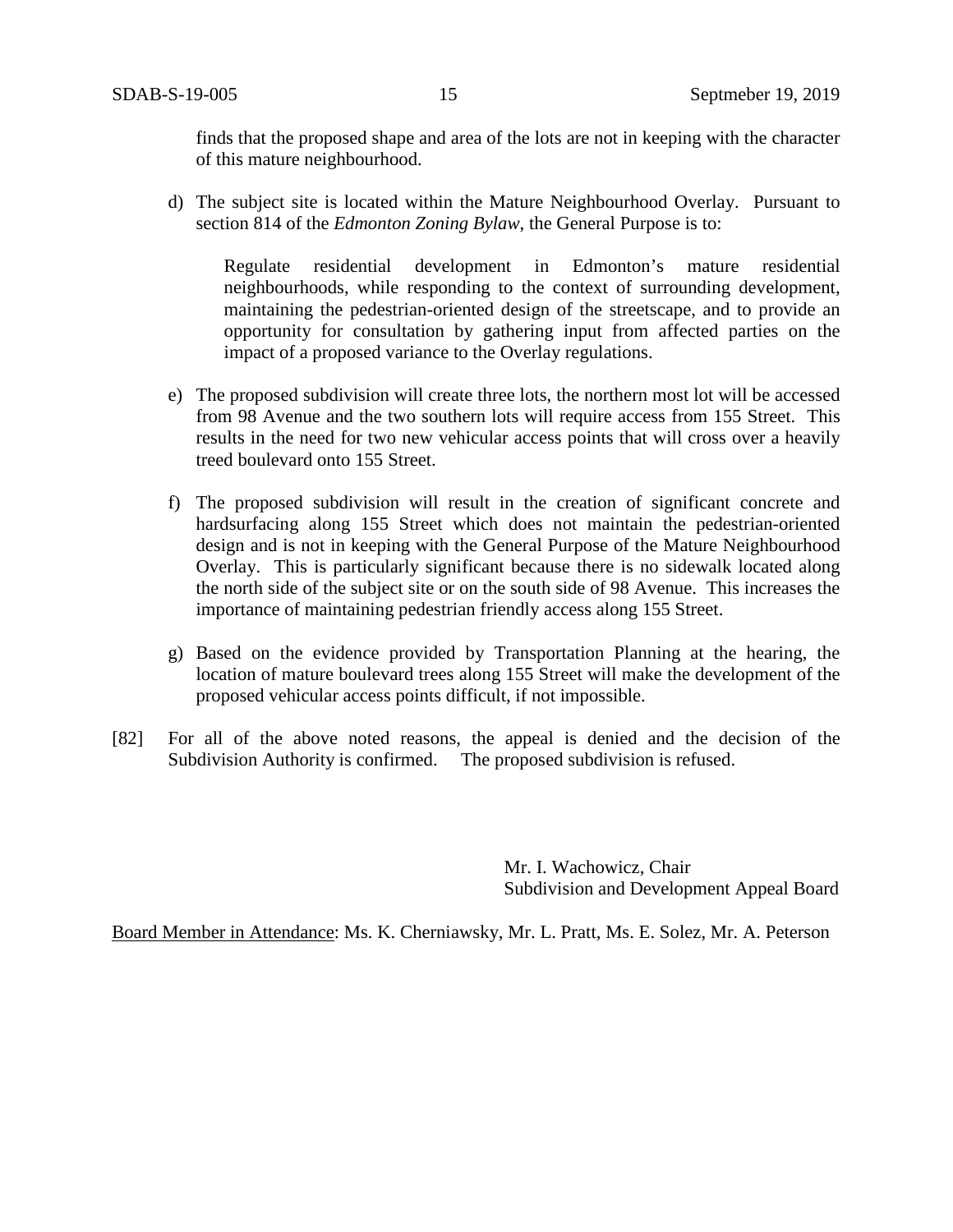## **Important Information for the Applicant/Appellant**

- 1. This decision may be appealed to the Alberta Court of Appeal on a question of law or jurisdiction under Section 688 of the *Municipal Government Act*, RSA 2000, c M-26. If the Subdivision and Development Appeal Board is served with notice of an application for leave to appeal its decision, such notice shall operate to suspend the Development Permit.
- 2. When a decision on a Development Permit application has been rendered by the Subdivision and Development Appeal Board, the enforcement of that decision is carried out by Development & Zoning Services, located on the 2nd Floor, Edmonton Tower, 10111 – 104 Avenue NW, Edmonton, AB T5J 0J4.

*NOTE: The City of Edmonton does not conduct independent environmental checks of land within the City. If you are concerned about the stability of this property for any purpose, you should conduct your own tests and reviews. The City of Edmonton, when issuing a development permit, makes no representations and offers no warranties as to the suitability of the property for any purpose or as to the presence or absence of any environmental contaminants on the property.*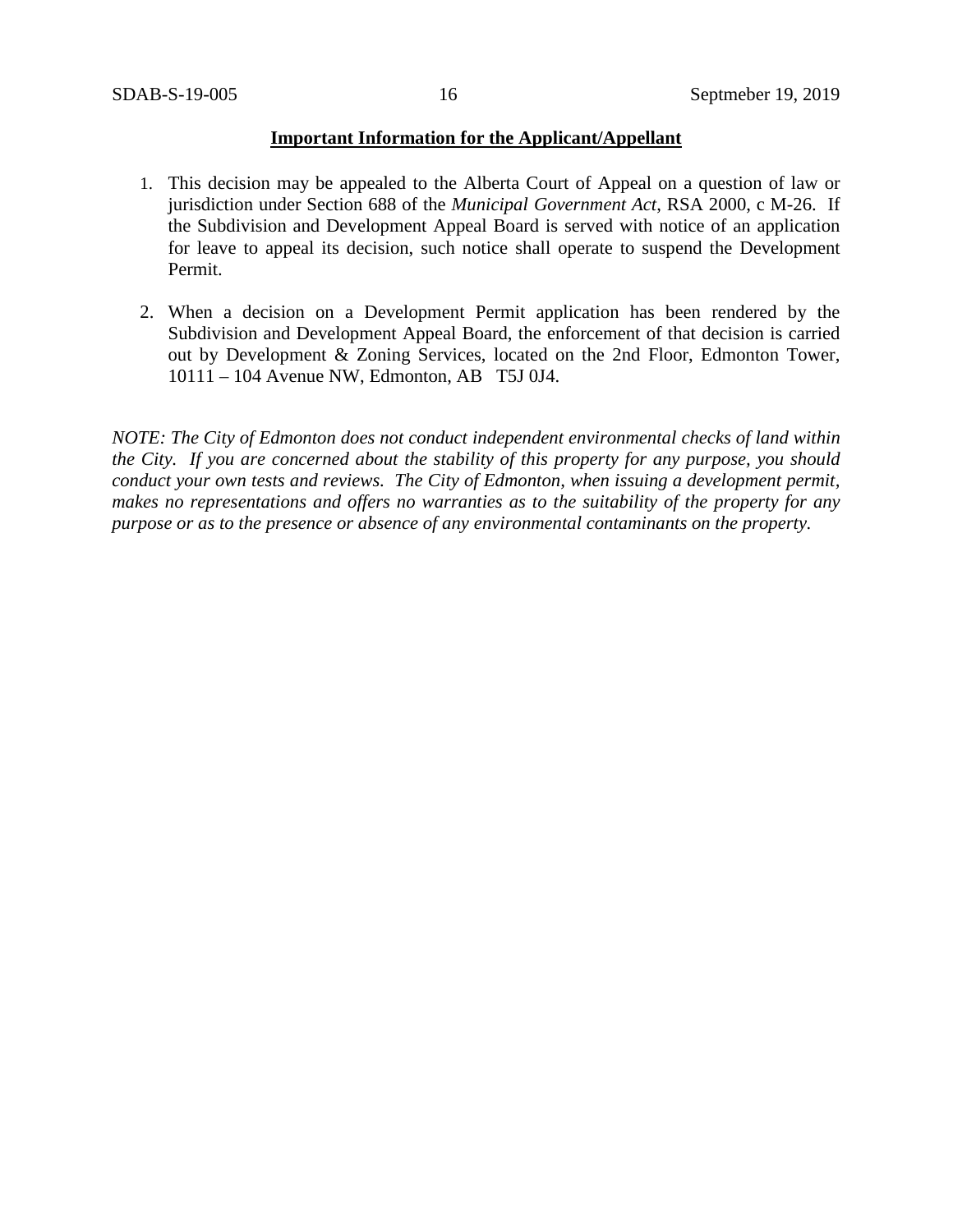

Date: September 19, 2019 Project Number: 285187885-004 File Number: SDAB-D-19-139

# **Notice of Decision**

[1] On September 4, 2019, the Subdivision and Development Appeal Board (the "Board") heard an appeal that was filed on August 8, 2019. The appeal concerned the decision of the Development Authority, issued on July 17, 2019 to approve the following development:

## **To change the Use of a Bar and Neighbourhood Pub to a Restaurant**

- [2] The subject property is on Plan 2552S Blk 2 Lots 38-39, located at 12720 Fort Road NW, within the DC1 Direct Control Provision. The Major Commercial Corridors Overlay and Belvedere Station Area Redevelopment Plan apply to the subject property.
- [3] The following documents were received prior to the hearing and form part of the record:
	- Copy of the Development Permit application with attachments, proposed plans, and the approved Development Permit;
	- The Development Officer's written submissions;
	- The Appellant's written submissions;
	- The Respondent's written submission;
	- A written submission from Legal Counsel for the Appellant; and
	- Numerous emails and online responses.

## **Preliminary Matters**

- [4] At the outset of the appeal hearing, the Chair confirmed with the parties in attendance that there was no opposition to the composition of the panel.
- [5] The Chair outlined how the hearing would be conducted, including the order of appearance of parties, and no opposition was noted.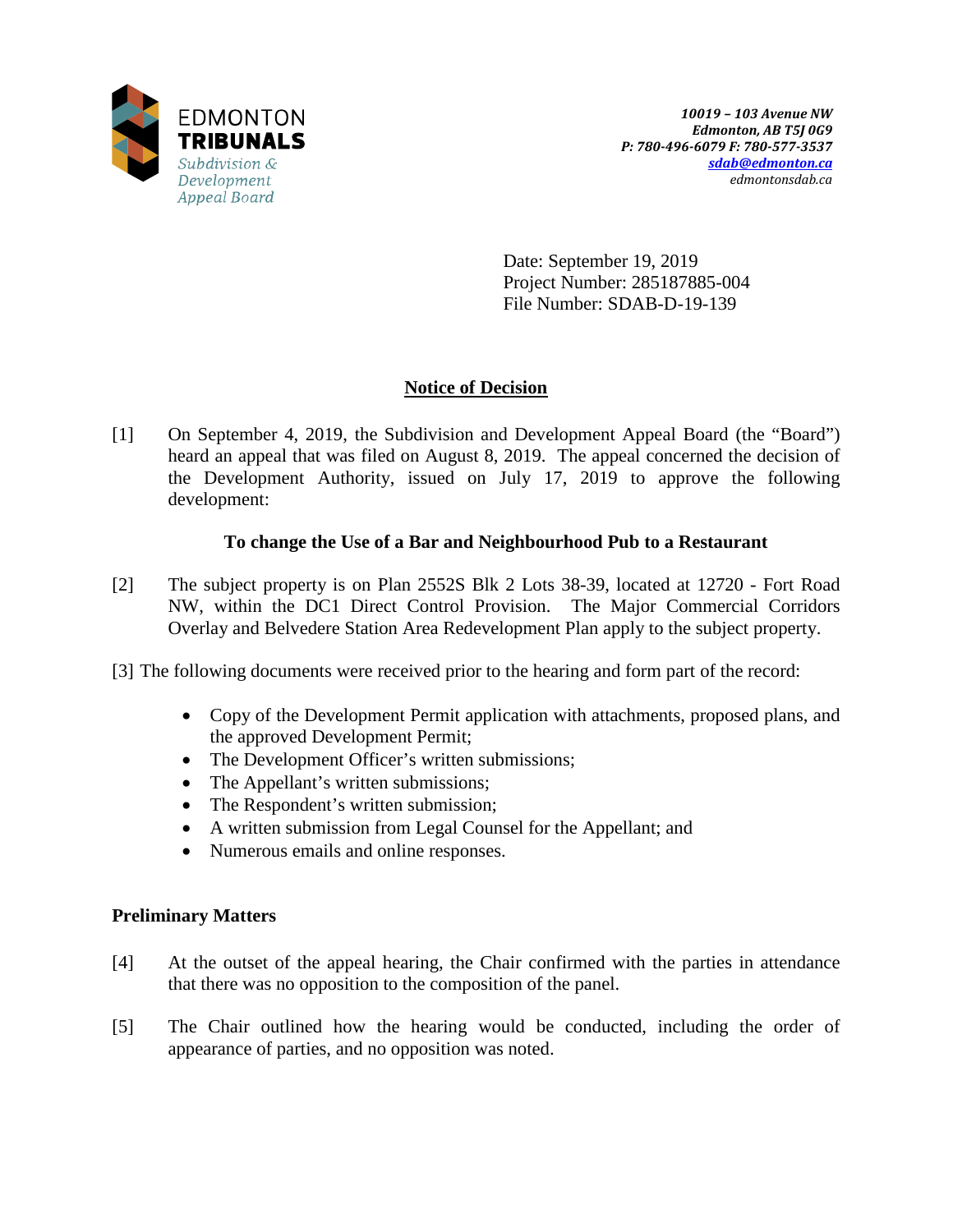- [6] The appeal was filed on time, in accordance with Section 686 of the *Municipal Government Act*, RSA 2000, c M-26 (the "*Municipal Government Act*").
- [7] The Chair referenced section 685(4) of the *Municipal Government Act* which states that despite subsections (1), (2), and (3), if a decision with respect to a development permit application in respect of a direct control district is made by a development authority, the appeal is limited to whether the development authority followed the directions of council, and if the subdivision and development appeal board finds that the development authority did not follow the directions it may, in accordance with the directions, substitute its decision for the development authority's decision. The Board has a more limited capacity when dealing with land located in a Direct Control Zone. Therefore, if some submissions are restricted, it is not because they are not important, but rather because the Board's capacity is limited by the *Municipal Government Act*.

### **Summary of Hearing**

- *i) Position of the Appellant, Ms. D. Fuhlendorf, Executive Director, Fort Road Business and Community Association and Mr. R. Noce, Q.C., Legal Counsel:*
- [8] This site is zoned DC1 (Area F). There are a number of provisions in the DC1 Bylaw that provide direction as to how this property is to be developed.
- [9] The rationale of this DC1 Zone (Area F) is to accommodate commercial development with commercial uses developed on the ground floor of a number of buildings as part of this development project.
- [10] The issue today is about the proposed Use and not the good work that the User does in the community.
- [11] Section 3 of the DC1 Bylaw provides a list of the Uses that can be developed on this site. City Council has determined that these are the Uses that they want to see developed on this site. Section 4(d) is also relevant and states that "only Commercial Uses shall be located on the first (ground) floor in the areas identified on Appendix I". Appendix I includes the subject site. In addition, section 4(w) states that "the owner submit a Crime Prevention Through Environmental Design (CPTED) Assessment that shall be reviewed and accepted by the Development Officer prior to the issuance of a Development Permit to ensure that development on the Site provides a safe urban environment in accordance with the guidelines and principles established in the Design Guide for a Safer City". It is noted that this report is not contained in the information provided by the Development Officer. This report was never prepared or submitted and the Development Officer completely ignored Council's direction to provide this information.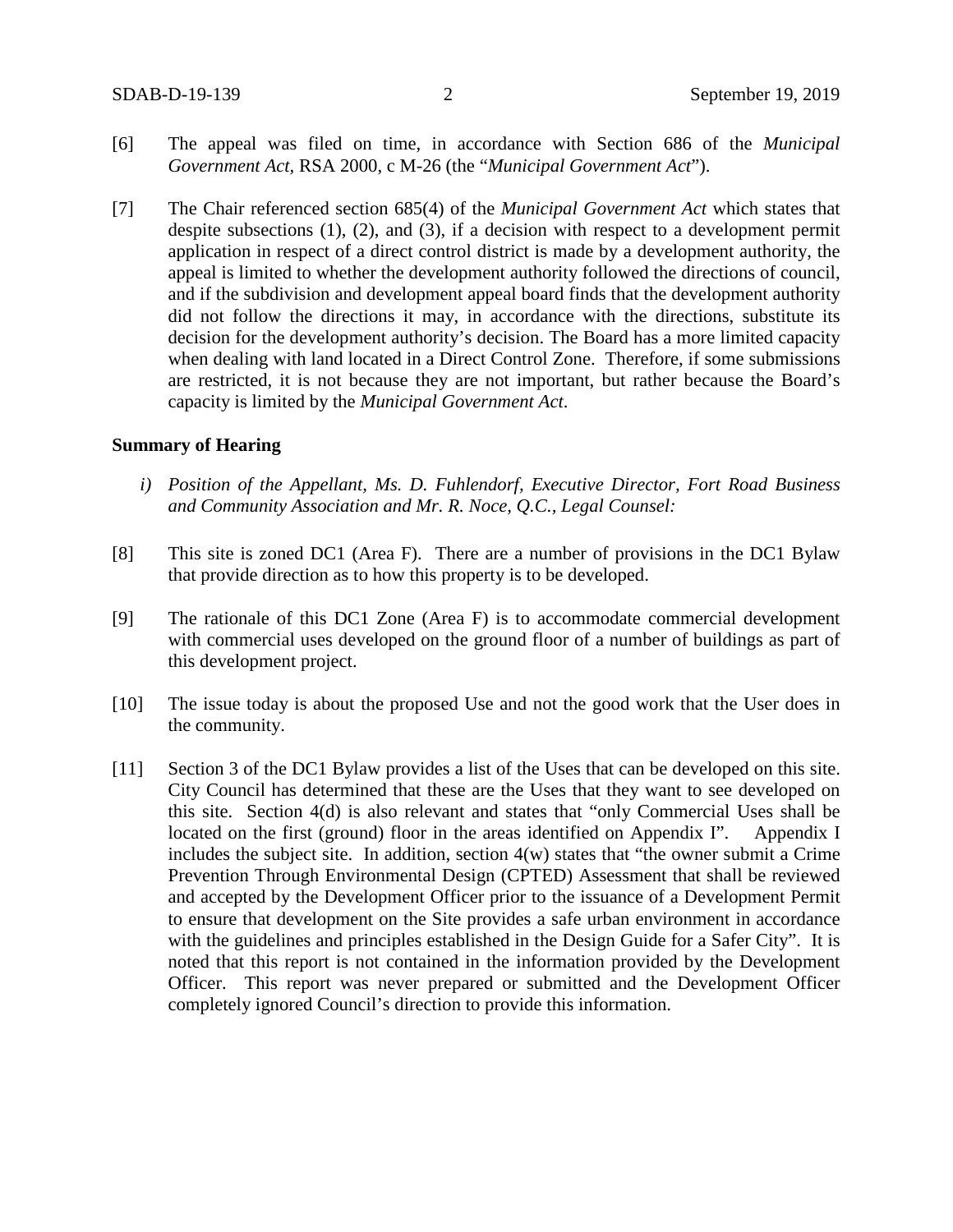- [12] The *Municipal Government Act* clearly states that the Development Officer must follow the direction of Council and then the Board has to determine if the directions were followed. In this case, the direction of Council provided in section 4(w) was not followed.
- [13] Section 5 of the *Edmonton Zoning Bylaw* requires that anyone who operates in the City of Edmonton must do so with a development permit. This operation has been in place for two years without a valid development permit.
- [14] Section 7.1(3)(b) provides discretion to the Development Officer to "fit a square peg into a round hole". In a Court of Appeal decision, Justice Cote addressed the mysteries of this section and how it is to operate.
- [15] Section 7.4(46) of the *Edmonton Zoning Bylaw* defines a Restaurant as "development where the primary purpose of the facility is the sale of prepared foods and beverages to the public for consumption within the premises or off the Site. Minors are never prohibited from any portion of the establishment at any time during the hours of operation. This Use typically has a varied menu, with a fully equipped kitchen and preparation area, and includes fast food and family restaurants".
- [16] Section 7.4(48) defines Specialty Food Services as "development where limited types of prepared foods and beverages, excluding alcoholic beverages, are offered for sale to the public, for consumption within the premises or off the Site. This Use typically relies primarily on walk-in clientele, and includes coffee, donut, bagel or sandwich shops, ice cream parlours, and dessert shops".
- [17] The definitions of Community Recreation Services, Private Clubs and a Religious Assembly were also referenced.
- [18] The *Municipal Government Act* also provides direction on how to address and deal with this appeal.
- [19] Section 641(2) states that "If a direct control district is designated in a land use bylaw, the council may, subject to any applicable statutory plan, regulate and control the use or development of land or buildings in the district in any manner it considers necessary".
- [20] Section 683 states that "Except as otherwise provided in a land use bylaw, a person may not commence any development unless the person has been issued a development permit in respect of it pursuant to the land use bylaw". This Use has been operating from this location for the past two years without a development permit which is in violation of both the *Edmonton Zoning Bylaw* and the *Municipal Government Act*.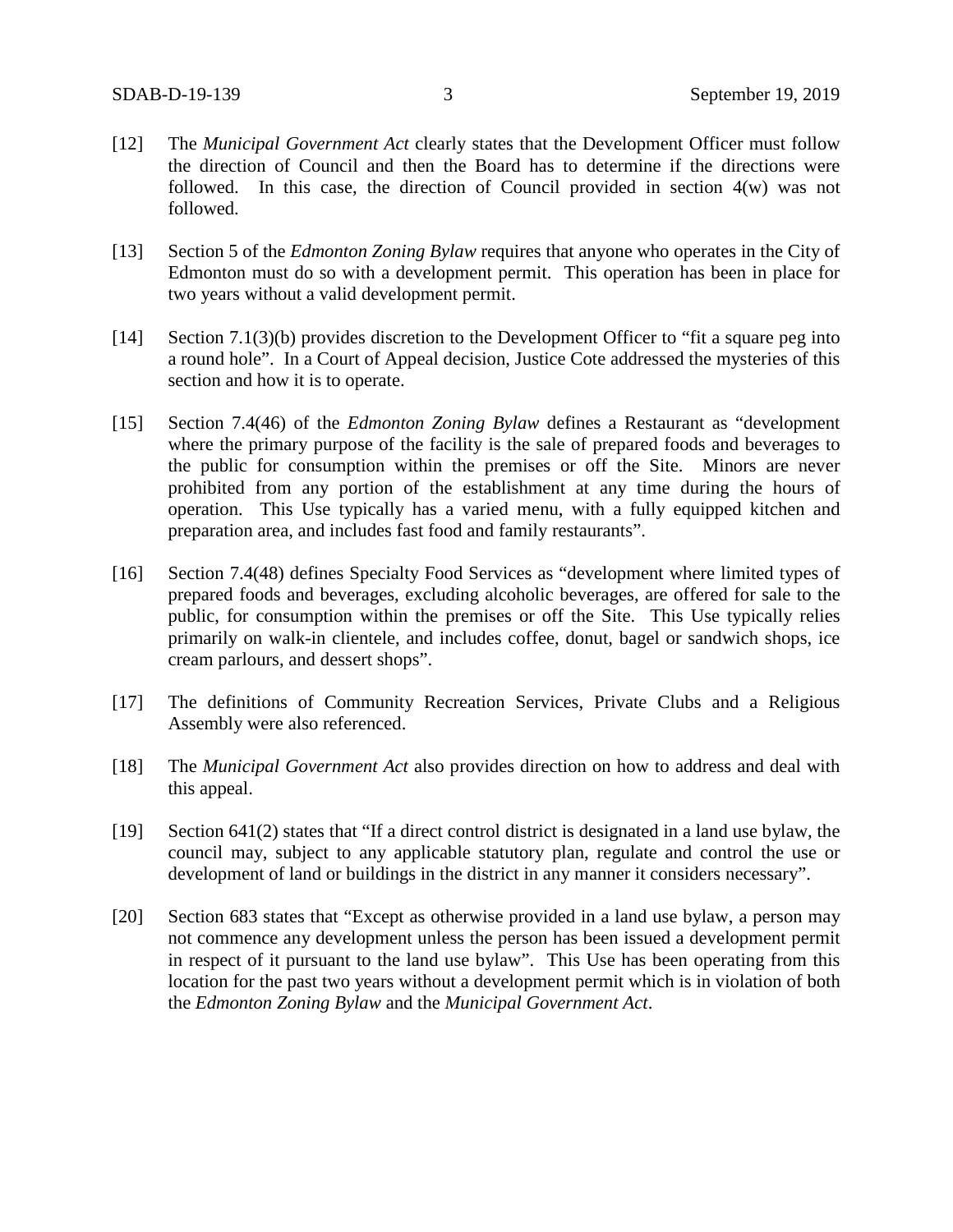- [21] Section 685(4)(b) states that "despite the basis of the appeal, if a decision with respect to a development permit application in respect of a direct control district is made by a development authority, the appeal is limited to whether the development authority followed the directions of council, and if the subdivision and development appeal board finds that the development authority did not follow the directions it may, in accordance with the directions, substitute its decision of the development authority's decision".
- [22] The Development Officer failed to follow Council's direction by not asking the Applicant to provide a CPTED report which is a requirement of the development regulations contained in this DC Bylaw.
- [23] As a result of section 685(4)(b) of the *Municipal Government Act*, the variance powers of section 687 are not in play in this appeal.
- [24] Mr. Noce asserted that neither the Development Authority nor the Board can use the deeming provisions of section 7.1(3)(b) of the *Edmonton Zoning Bylaw.* The Development Officer states in the written submission dated August 14, 2019 that "the application proposes a change of Use from an existing Bar and Neighbourhood Pub within the Transit Hotel to a Restaurant (as deemed by the Development Officer)". However, when the initial decision was made, the Development Officer did not reference section 7.1(3)(b) on the approved development permit application at all. The development was simply approved without conditions as a Restaurant. It was his opinion that if the deeming provision was used, the Development Officer should have noted it on the approved development permit at the time the initial decision was made.
- [25] His view is further supported because the permit was issued as a Class A development permit. It was therefore his assumption that the Development Officer decided to use the deeming provision after the appeal was filed because this is clearly not a Restaurant Use. If the Development Officer was going to use the deeming provision, this would not have been issued as a Class A permit because that triggers the notice provisions. This is also an error.
- [26] The Board does not have the ability to deem a Use in a DC Zone either. Section 7.1(3)(b) states that the deemed Use shall be considered a Discretionary Use whether or not the Use is listed as a Permitted Use or a Discretionary Use within the applicable zone. There are no Permitted or Discretionary Uses in a DC Bylaw. Council decides what the Uses are because this is not a conventional zone. Therefore, it is his opinion, that if the Board uses section 7.1(3)(b) of the *Edmonton Zoning Bylaw* as the basis to deem the Soup Kitchen as a Restaurant, then the Restaurant Use becomes a Discretionary Use.
- [27] The Court of Appeal in *Rossdale Community League (1974) v. Edmonton (Subdivision and Development Appeal Board),* 2009 ABCA 261 ("*Rossdale*"), paragraph [14], found that "the object and purpose of a discretionary use is to allow the development authority to assess the particular type and character of the use involved, including its intensity and its compatibility with adjacent uses".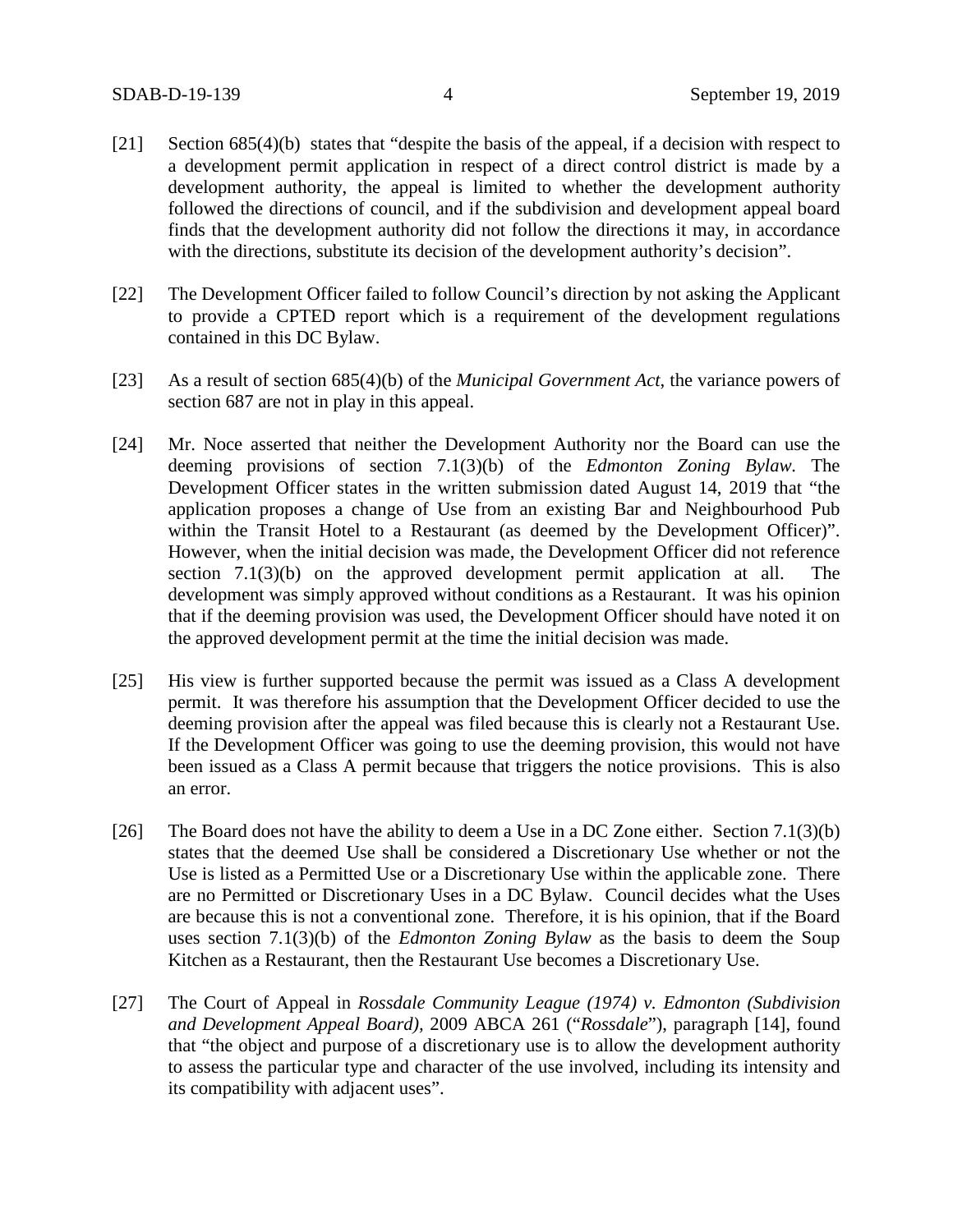- [28] That test works well in a conventional zone but not in a Direct Control Zone because if the Board starts the process and assesses the type and character of the Use in this application, including intensity and compatibility with adjacent uses, it was his opinion that the Board would be breaching section 685(4) of the *Municipal Government Act*. The Board is bound by the decision of the Court of Appeal in *Rossdale*. The *Municipal Government Act* does not provide the ability to assess a Discretionary Use in a Direct Control Zone and apply the test as set out by the Court of Appeal. The discretionary test does not work well in Direct Control Zone because of the conflict with the parameters of the appeal under the *Municipal Government Act*. Even if the Board could assess the Discretionary Use in a Direct Control Zone and apply the test, the evidence will clearly show that the proposed Soup Kitchen is not compatible with adjacent Uses.
- [29] There are several Court of Appeal decisions that provide guidance to the Board and are binding on the Board. First, *Edmonton (City) v. Edmonton (Subdivision and Development Appeal Board*), 2017 ABCA 140. In this decision, the Court of Appeal confirmed that the Board must not deem development to be a Use if it does not conform with the key aspects of the Use Class definition. In this case, the Board must determine if the proposed Use conforms to the key aspects of the Restaurant definition and if it does not, the Board does not have the power to deem it. In that case, the Court of Appeal did not consider the provisions of section 7.1(3)(b).
- [30] In *Garneau Community League v. Edmonton (City),* 2017 ABCA 374, the Court of Appeal states that the Subdivision and Development Appeal Board is limited to the variance power provided to the Development Authority and not the general variance power provided in section 687 of the *Municipal Government Act*. In this case, the Board is limited to the variance power provided to the Development Authority in this DC Bylaw (Area F) and there are no variance powers or deeming provisions provided in the Bylaw. Therefore, the Board does not have any variance power or the ability to use the deeming provisions provided in section 7.3(1) of the *Edmonton Zoning Bylaw*.
- [31] If City Council wanted to allow the Development Authority some ability to "fit a square peg into a round hole", to deem a Use if it was not listed, a provision to provide that power would have been included in the DC Bylaw.
- [32] The Court in *Rossdale* at paragraph [13] made the comment that the Discretionary Use is not a use in and of itself that would confer the City carte blanche to engage in any different or intensified use so long as it is a Discretionary Use. The Court of Appeal made it clear that this does not provide power to deem something.
- [33] In *McCauley Community League v. Edmonton (City)*, 2012 ABCA 314, Justice Cote struggled to understand the parameters and what triggered the mysteries of section 7.1(3)(b) of the *Edmonton Zoning Bylaw*. There are no Court of Appeal decisions that clearly address this provision.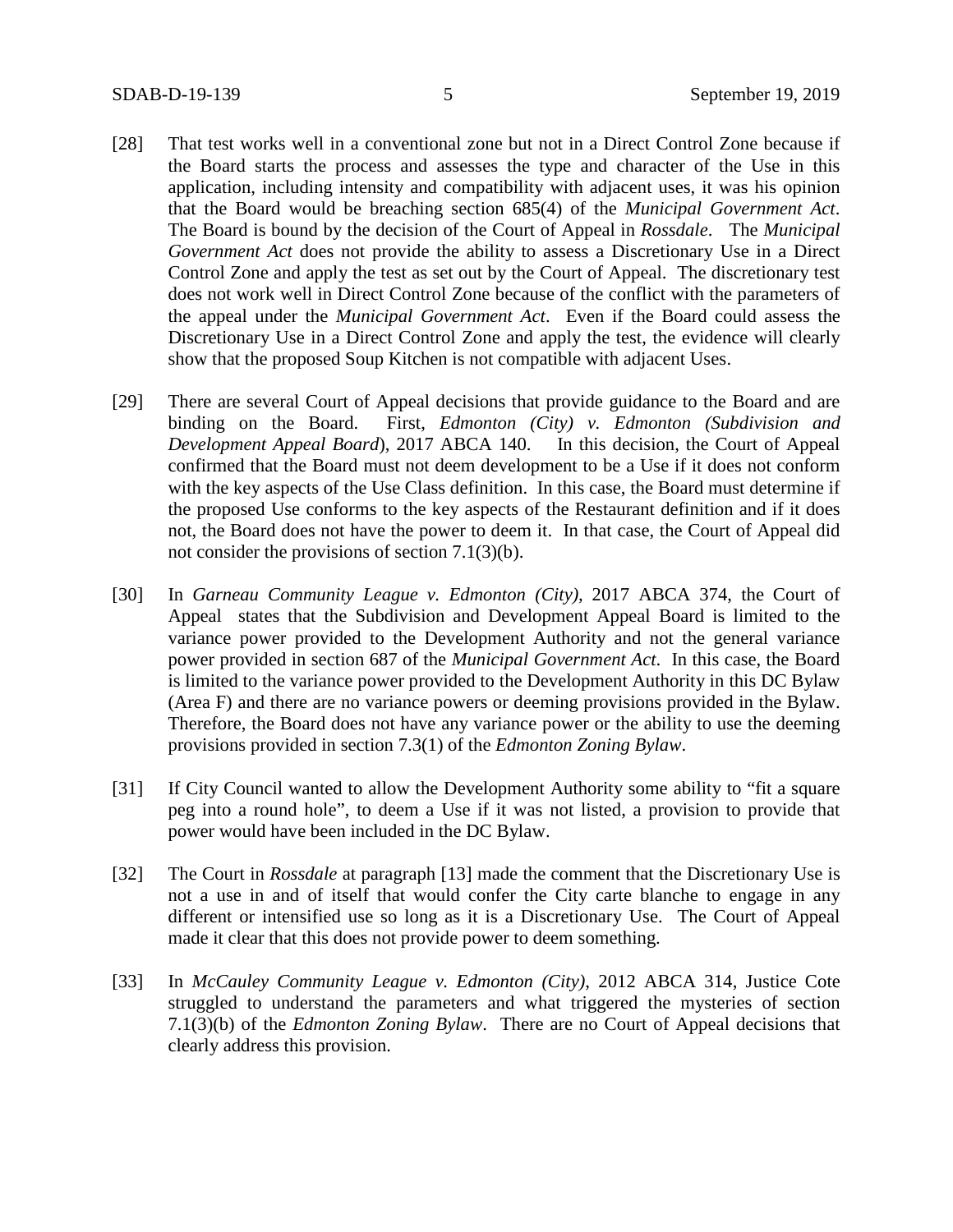- [34] In response to a question from the Chair, it was clarified that the argument is that in a Direct Control Zone, the Use has to fit within the four corners of the listed Uses unless variance power is provided to the Development Authority to vary those Uses in exceptional circumstances. However, in this case, variance power has not been provided.
- [35] The Soup kitchen has been operating illegally for two years as indicated in the written submission of the Respondent which states that "Mawacihitowin Otah (The Gathering Place) opened its doors at the Transit Hotel two years ago and has quickly grown into a place where people of many descents, old and young come for support and a hot meal".
- [36] During the past two years, the Fort Road area has changed dramatically and not for the better. The City's efforts to revitalize the area have failed as supported by the Global news article dated July 6, 2019, contained at Tab 6 of the written submission.
- [37] The Chair reminded all parties in attendance to focus their submissions on the unique circumstances of the DC provisions and help the Board understand what is actually happening at this site. Based on that information, the Board will be able to properly classify the Use and determine whether or not the Development Authority followed the directions of Council.
- [38] Ms. D. Fuhlendorf indicated that this area does not want to be forgotten. The revitalization program started in 2004 and has turned into an odyssey. The community has been waiting for many years for redevelopment to begin but it has seemed to stall along with the Station Pointe development. There is currently social disorder in this area and it is not what the community expected. She has received numerous telephone calls and emails from business owners who are frustrated and upset by what is happening. This area is being destroyed not revived. It is the opinion of the business owners and the Business Association that the rules for this DC1 Zone should be followed.
- [39] There are a number of letters filed in opposition to the proposed Soup Kitchen from business owners as well as residents of this community. Photographs and crime statistics from EPS have also been provided to illustrate that criminal occurrences in this community are on the rise.
- [40] Over the past several years, the Fort Road Business Association has lost 33 businesses. It is not safe to walk along Fort Road or 66 Street which is supported by the statistic provided by EPS.
- [41] The Business Association is working hard to obtain grants which will help improve and revitalize the area.
- [42] Through both the land use regulations of the Direct Control Zone and the investment into the revitalization of this area by the City, it is clear that it is the intent of Council to change the perception of this area. The proposed Use is inconsistent with the objectives of the community and the DC Bylaw. There is nothing in the Belvedere Station Area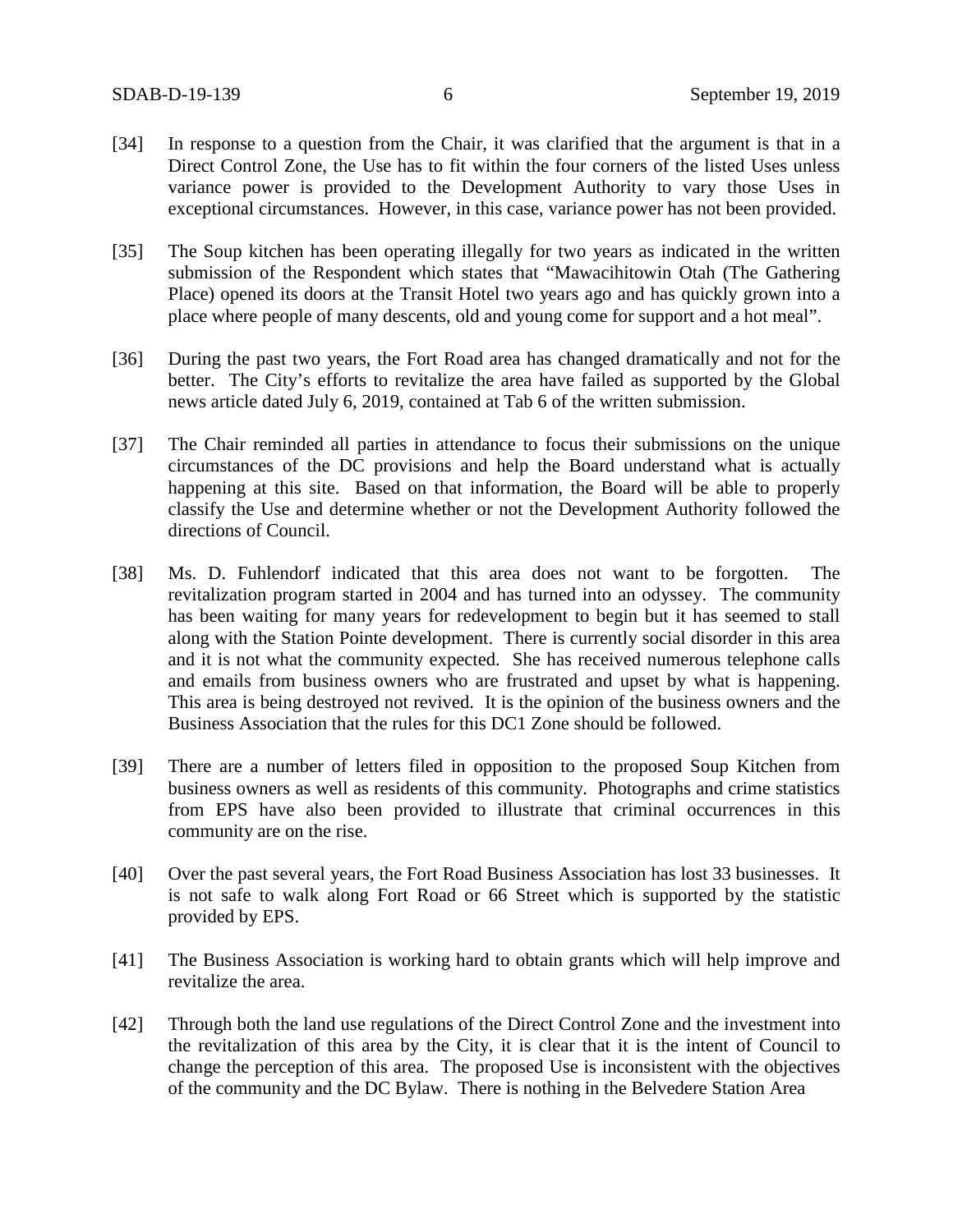- [43] Redevelopment Plan that speaks to a Soup Kitchen anywhere along Fort Road. The Area Redevelopment Plan speaks to the commercialization of Fort Road, businesses thriving, people wanting to come to this area to live, work, play and feel safe.
- [44] Section 3.8 of the Belvedere Station Area Redevelopment Plan, Retail Development states: "The Fort Road Commercial Strip should be revitalized, convenience shopping should be provided at the station, and retail outlets located in industrial districts should be environmentally upgraded, Action (b) locate retail development in areas shown on Figure 13". Figure 13 clearly identifies the Transit Hotel area. This area is designated by the Area Redevelopment Plan as commercial, the DC Bylaw identifies commercial uses, and all the listed uses are commercial. There is no community or educational use listed or any other type of Uses considered for this strip. Therefore, the introduction of a Soup Kitchen flies in the face of both the Area Redevelopment Plan and the DC Bylaw.
- [45] The *Edmonton Zoning Bylaw* defines Commercial Uses in section 7.4. The presumption of a Commercial Use is the expectation of a financial return. The definition of a Restaurant is more explicit in that it states that the primary purpose is the sale of prepared goods and the Court of Appeal has determined that the Board needs to consider that. The *Edmonton Zoning Bylaw* governs the use of a commercial property but not the entity operating the development. Therefore, a non-profit group could operate a Restaurant that generates money. But, in this case, the Use itself, a Soup Kitchen, is not a Restaurant.
- [46] The Development Officer erred in deeming this Use to be a Restaurant. The services offered at The Gathering Place are not consistent with a Restaurant Use as supported by their written submission which states that they offer the following: "Cultural Support including daily smudges/ceremony; Elder connection; Artisan development and Family programs and community connection". These are all valuable services for the community but not allowed on this site. Personal supports are also offered including "breakfast and lunch served 3 days a week; access to laundry services, change of clothes, tax preparation, ID and government forms; access to fax, computer and phones, contact information to persons who can assist with resume and job search and contact information to access health care in the community". Housing Support is also offered "contact information to Housing Support Workers to assist in finding a safe and secure place to live.
- [47] The hours of operation provided state that breakfast is served from 9:00 to 9:30 a.m. and lunch is served from 11:45 a.m. to 12:15 p.m. Based on this information, the primary focus of this establishment is not food; this is not a Restaurant but rather a community hub for individuals who require help. This appeal is not an attack on the valuable work done by this organization, but rather an attack on the City of Edmonton for issuing a development permit for a Use that is not allowed at this location.
- [48] While a Soup Kitchen is not a defined Use in the *Edmonton Zoning Bylaw*, there are uses under the Community, Educational, Recreational and Cultural Service Uses that permit food preparation as part of the Use Class. It was his opinion that a more appropriate Use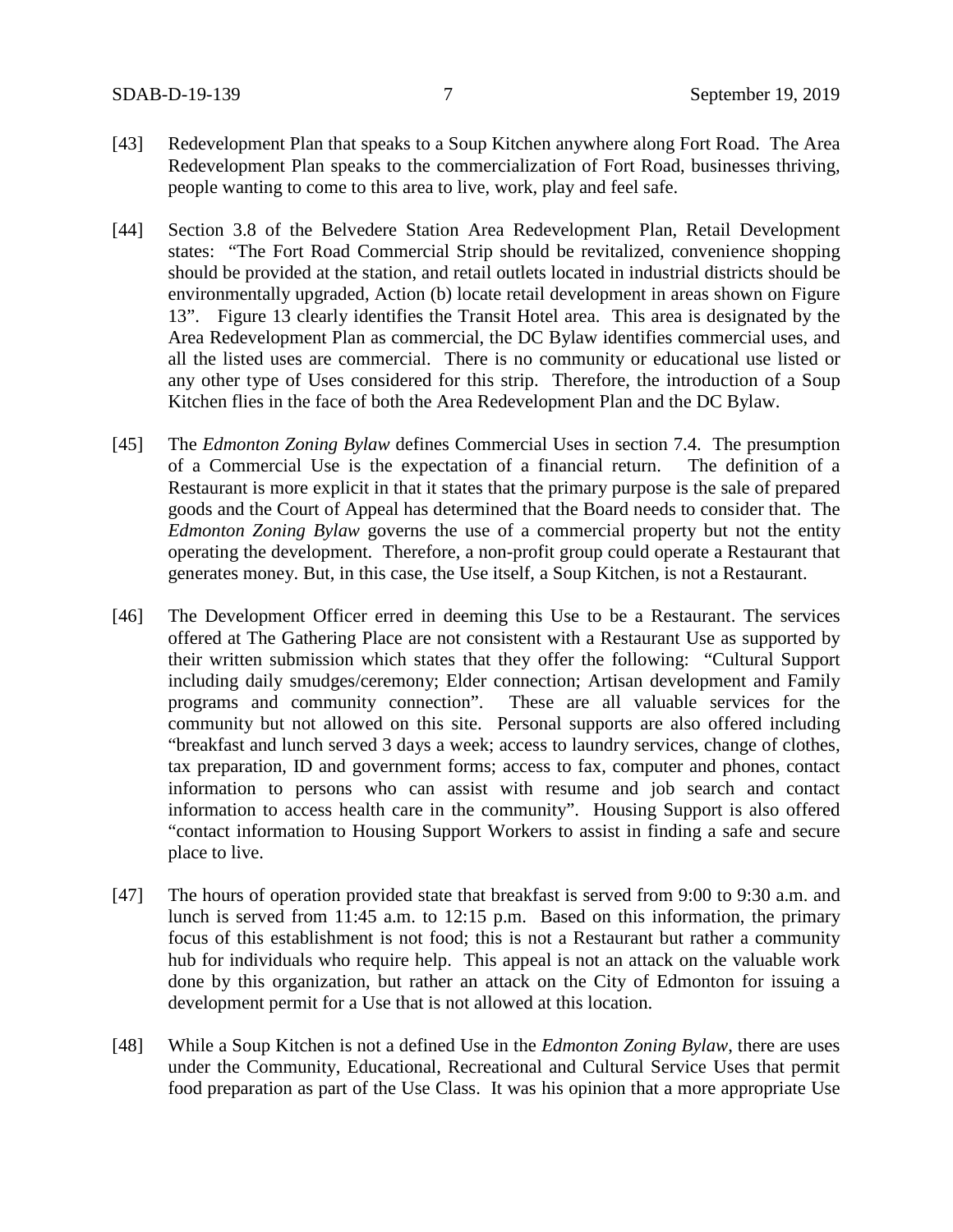Class would be a Private Club which allows for food preparation. Section 7.8(8) of the *Edmonton Zoning Bylaw* defines a Private Club as "development used for the meeting, social or recreational activities of members of a non-profit philanthropic, social service, athletic, business or fraternal organization, without on-site residences. Private Clubs may include rooms for eating, drinking and assembly. This Use does not include Cannabis Lounges." Everything that is happening on this site fits this definition, but a Private Club is not a listed use in this Direct Control Zone.

- [49] The Development Officer erred by approving a Use that is not listed in Area F of this Direct Control Bylaw. The Development Officer states in his report dated August 14, 2019 that "the proposed operations do not conform to any other use within the *Edmonton Zoning Bylaw*". This statement is incorrect in law or fact. There are available uses in the *Edmonton Zoning Bylaw* for this type of Soup Kitchen. If the Gathering Place wants to use the premises for the proposed use, an application must be made to rezone the land. It was his opinion that the addition of this Use on Fort Road is such a significant change to the intent of the Direct Control Bylaw and the Area Redevelopment Plan that the only place this issue should be debated at is at City Council. This location is not appropriate for a Soup Kitchen and approving it will further destroy this area.
- [50] The Development Officer did not have the authority or power to deem the Soup Kitchen as a Restaurant. There is a more appropriate Use in the *Edmonton Zoning Bylaw* to allow the development. The Development Officer also failed to obtain a Crime Prevention Through Environmental Design Assessment which is a requirement of this Direct Development Control Provision.
- [51] It was his opinion that the Board did not have the authority to deem the Soup Kitchen as a Restaurant. The Development Officer did not follow the direction of Council and the development permit should be revoked immediately.
- [52] It was Mr. Noce's opinion that a Temporary Shelter may be an option for the Applicant to consider but regardless of whether the Use is classified as a Temporary Shelter or a Private Club it requires the blessing of City Council because neither of these Uses are listed in the Direct Development Control Provision.
- [53] Mr. Noce and Ms. Fuhlendorf provided the following information in response to questions from the Board:
	- a) Properties located south of Fort Road were expropriated to accommodate the expansion of Fort Road from four lanes to six lanes and many of the businesses have never returned. All of the attempts made by the Association to revitalize the area have failed.
	- b) Based on what they have witnessed, this site is not operating as a Restaurant.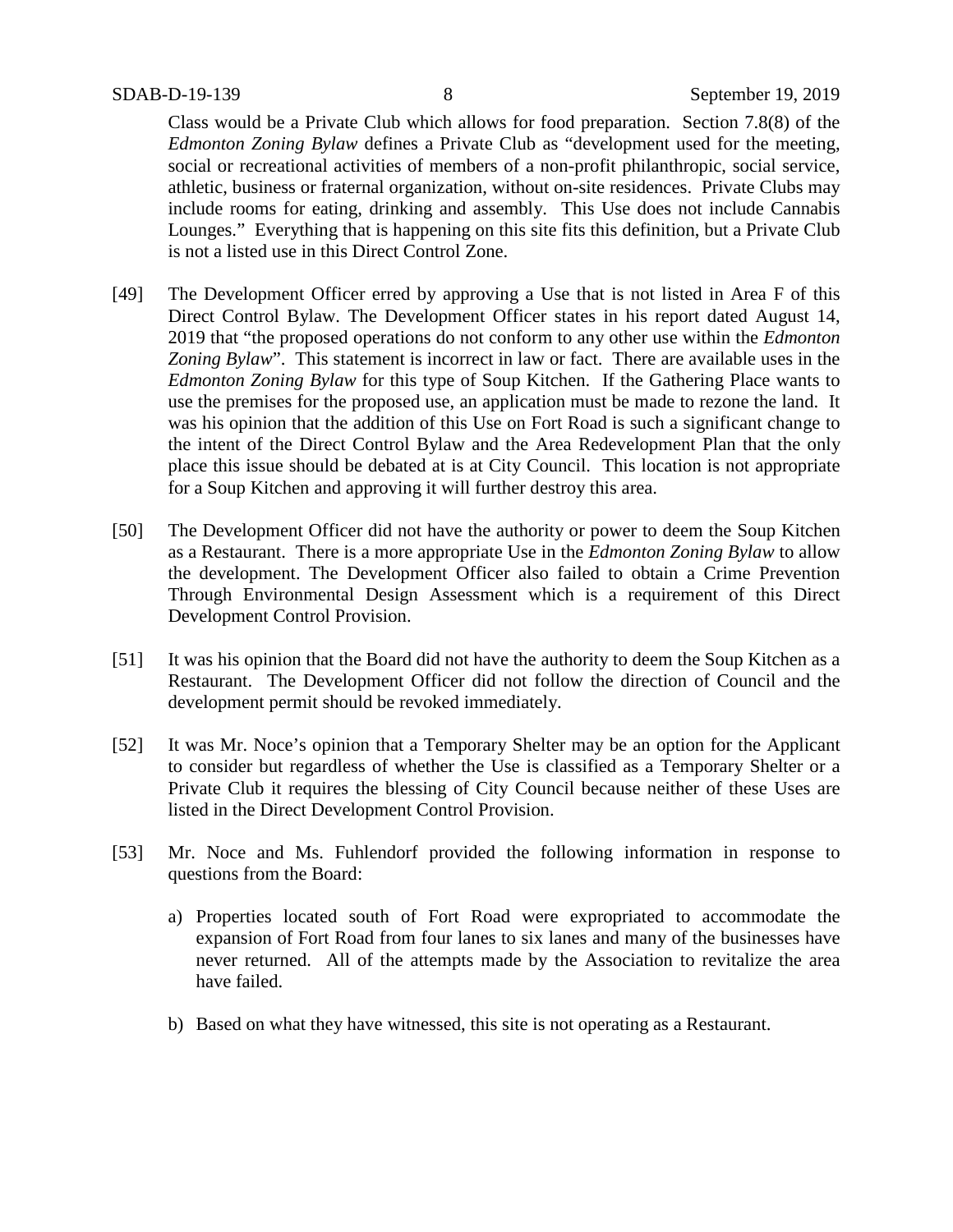- c) The problem with applying section 7.1(3)(b) of the *Edmonton Zoning Bylaw* to a development in a Direct Control Provision is that it opens the door to other issues in that the Board and the Development Authority are assessing the compatibility of a deemed Use but now a Discretionary Use. The Use that is occurring on this site today is not a Restaurant and does not fit within any of the listed Uses in this Direct Control Provision. Therefore, the Development Officer did not follow the direction of Council.
- d) The Development Officer did not follow the direction of Council because the General Purpose of the Direct Control Bylaw is that only commercial uses be developed on the ground floor of buildings. This direction is also reflected in one of the development regulations. The Development Officer failed to obtain a Crime Prevention through Environment Design Assessment which is a requirement of the Bylaw. The proposed development is not a Restaurant Use and does not conform to any of the definitions for the listed Uses in the DC Bylaw.
- *ii) Position of Affected Property Owners in Support of the Appellant*

## Mr. R. Walmsley, President, Belvedere Community League:

- [54] There has been no public consultation with the Community League with regards to this use. The Mosaic Centre is located one block east of this site and offers similar services. If it is truly a Restaurant, food should be sold and should be sold to anyone.
- [55] He has only seen people waiting to go inside. He has not been inside the building. It is open three days per week for breakfast and lunch.

#### Mr. R. Hong, owner of an adjacent building, Plaza 66:

- [56] Mr. Hong and his father own the property directly across from the Transit Hotel.
- [57] In a DC1 Zone, a developer needs to work with the City and the community. This type of zoning allows flexibility for uses not contained in certain zones. When Station Pointe was proposed, the intent was to provide for more flexibility and opportunities for developers. He did not expect that a 75 dollar application could impact his investment. He invested in this area because he believed it was ripe for commercial redevelopment.
- [58] There was no consultation done on this development.
- [59] The City bears some responsibility because it expropriated businesses to expand Fort Road.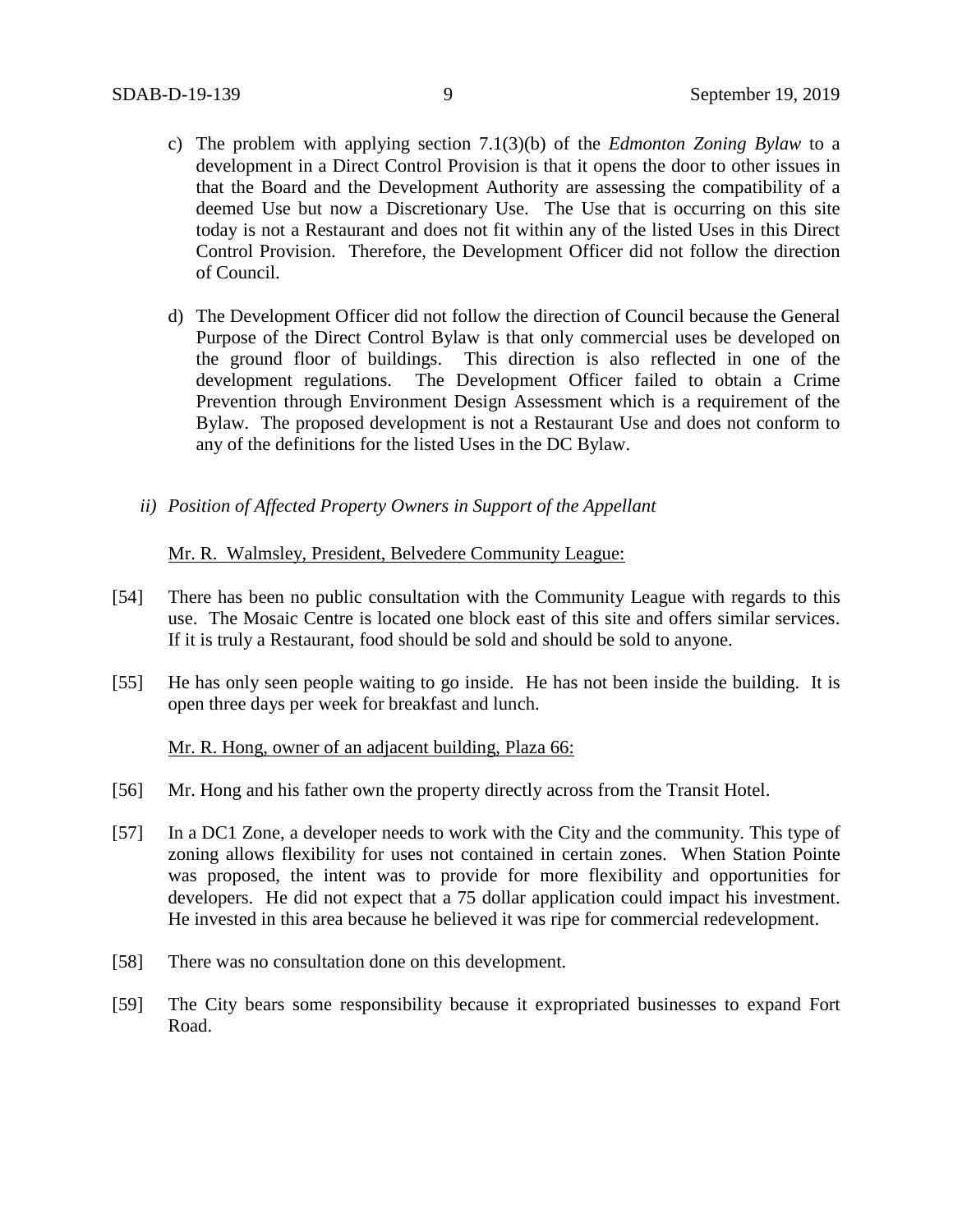[60] The development is not advertised as a Restaurant. There is a back door entrance, which is difficult to see. The development is more of a club than an open Restaurant. They have no expectation of profit in a business revitalization area. There has been no effort to work with the community. Residents are invested in this area. Individuals frequenting the building do not live in this area. Individuals come from downtown and loiter in the area. This is more of a social service than a restaurant.

#### Mr. J. Mowatt and Mr. B. Sekhon, Edmonton Police Service

- [61] Constable Sekhon and Constable Mowatt provide neighbourhood patrol services to this area.
- [62] The building is open in the morning, serving both breakfast and then lunch. Individuals stay in the building, and walk back and forth to the Mosaic Centre. Many of the individuals that use this service are suffering from addiction and travel from downtown. In addition to receiving a hot meal, they receive assistance with housing needs, addiction counselling, health care advice, and personal services for health and hygiene.
- [63] They are called to the area but not specifically for anything happening inside the building. From their experience, calls associated with restaurants usually depend on whether or not alcohol is involved and typically involve failure to pay for meals. Some of the individuals that use the services offered are not members of the community and create problems because they loiter outside the building.
	- *iii) Position of the Development Officer, Mr. M. Harrison and Mr. M. Gunther, City of Edmonton, Law Branch:*
- [64] Mr. Harrison explained his rationale for making the determination that the proposed development is a Restaurant Use. The application and the floor plan were reviewed. The development was described to him during discussions with the Applicant as a Soup Kitchen, to provide food to those in need as well as providing desk top computers to prepare job resumes and conduct job searches.
- [65] Because a Soup Kitchen is not a listed use in the Direct Development Control Provision, other possible listed Uses in the Bylaw were reviewed, including a Temporary Shelter Service, Private Club, Religious Assembly and Restaurant.
- [66] The history of approvals for other Soup Kitchens that operate in the City was researched and it was determined that they had been approved as either Religious Assemblies or Temporary Shelters. The issue is that those operations were slightly different than the proposed development because if they were approved as a Religious Assembly, the soup kitchen was being operated from a Church. The Hope Mission is the best example of a Soup Kitchen that was approved as a Temporary Shelter Service. Hope Mission is a true Temporary Shelter Service because overnight accommodation is provided. Overnight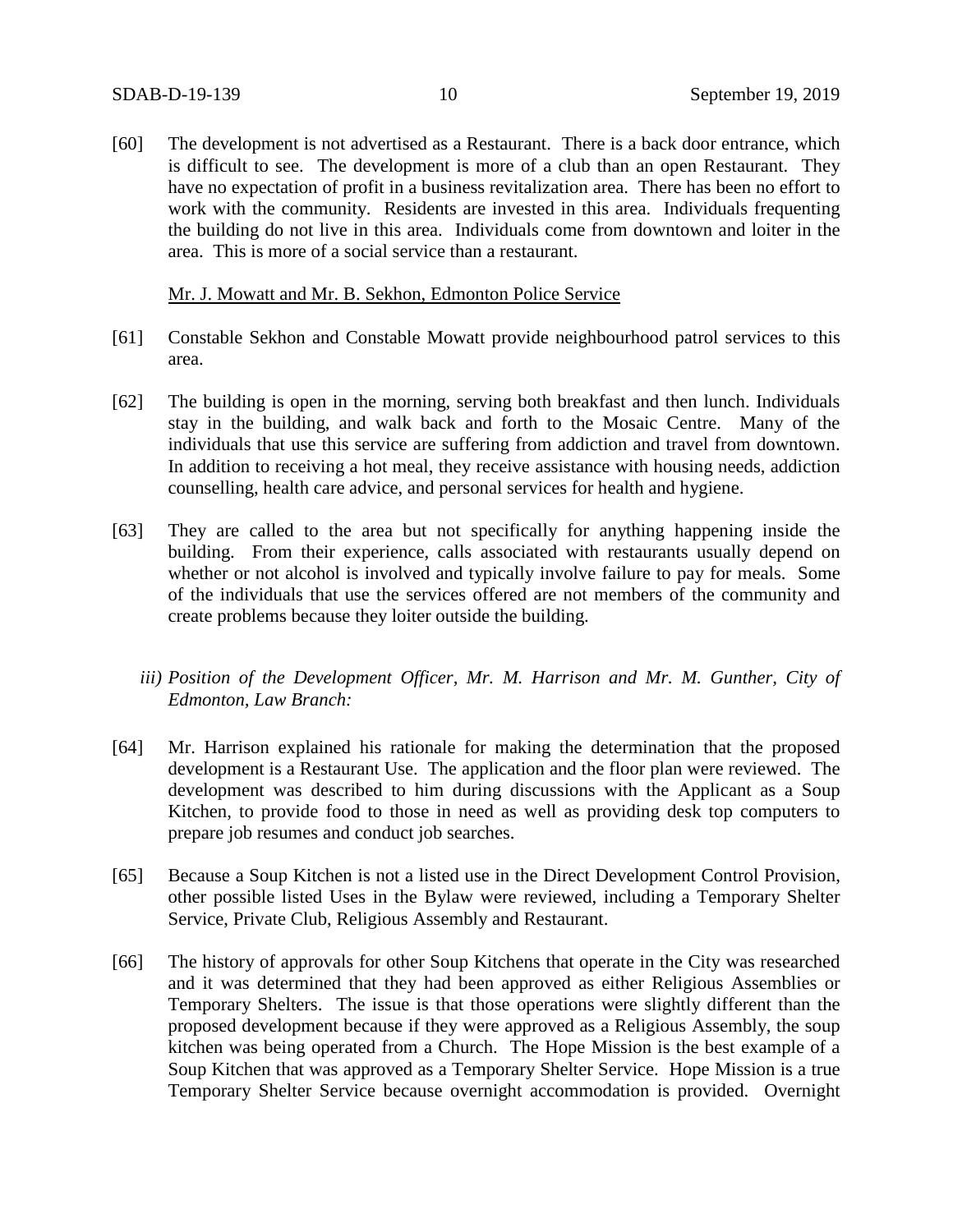accommodations are not provided at the subject site. The membership component of a Private Club definition raised a concern because anyone can use the proposed Soup Kitchen. A Restaurant Use raised a concern because food has to be sold. A determination was made that a Restaurant Use was most compatible because food is prepared for clientele; the simple difference is the transaction of money.

- [67] In response to a question, it was clarified that all of the other uses addressed today were not included on the initial development permit application. The details provided on the development permit application by the Applicant were that the proposed development was a Soup Kitchen with a seating area and two desk top computers that were used to prepare resumes and conduct job searches.
- [68] The details of the development permit application were referenced. The proposed business activities included "soup kitchen, drop in centre for homeless – working poor individuals".
- [69] If someone applies for a development permit for a Restaurant in a DC Zone, they are in all likelihood entitled to that permit. The next step in the analysis is when will something that has the characteristics of a Restaurant be found not to be a Restaurant. Is the existence of computers on site any different than an Internet café. There are circumstances when there is no development permit for ancillary services that co-exist with a restaurant. This becomes a development compliance issue. In this case, the details of the development permit stated that this was a Soup Kitchen with computer use. That is what the Development Authority approved and what the Board is being asked to approve.
- [70] In this case, the Applicant made an error on the development permit application because they were not aware of the previous approved Use at this site. The oldest development permit that could be found was for a Hotel and there are numerous subsequent development permits pertaining to the tavern area as well as the Restaurant area of the hotel. The tavern area was identified as a Bar and Neighbourhood Pub for the proposed change in Use application.
- [71] The Hotel has not operated for more than six months and the outdoor patio was not included in the scope of this development permit application.
- [72] If the Board determines that this is a Restaurant and then the services are expanded, that becomes a problem from a development compliance perspective. In this case, the Development Officer reviewed the development based on the information that was provided on the development permit application. It was noted that the Applicant could clarify exactly what is occurring on this site during their submissions to the Board.
- [73] The Court of Appeal has not addressed this point. No one is suggesting that what is being proposed fits squarely in the four corners of a Restaurant Use. It was his opinion that a practical application of the *Edmonton Zoning Bylaw* allows the deeming provision to be used when necessary.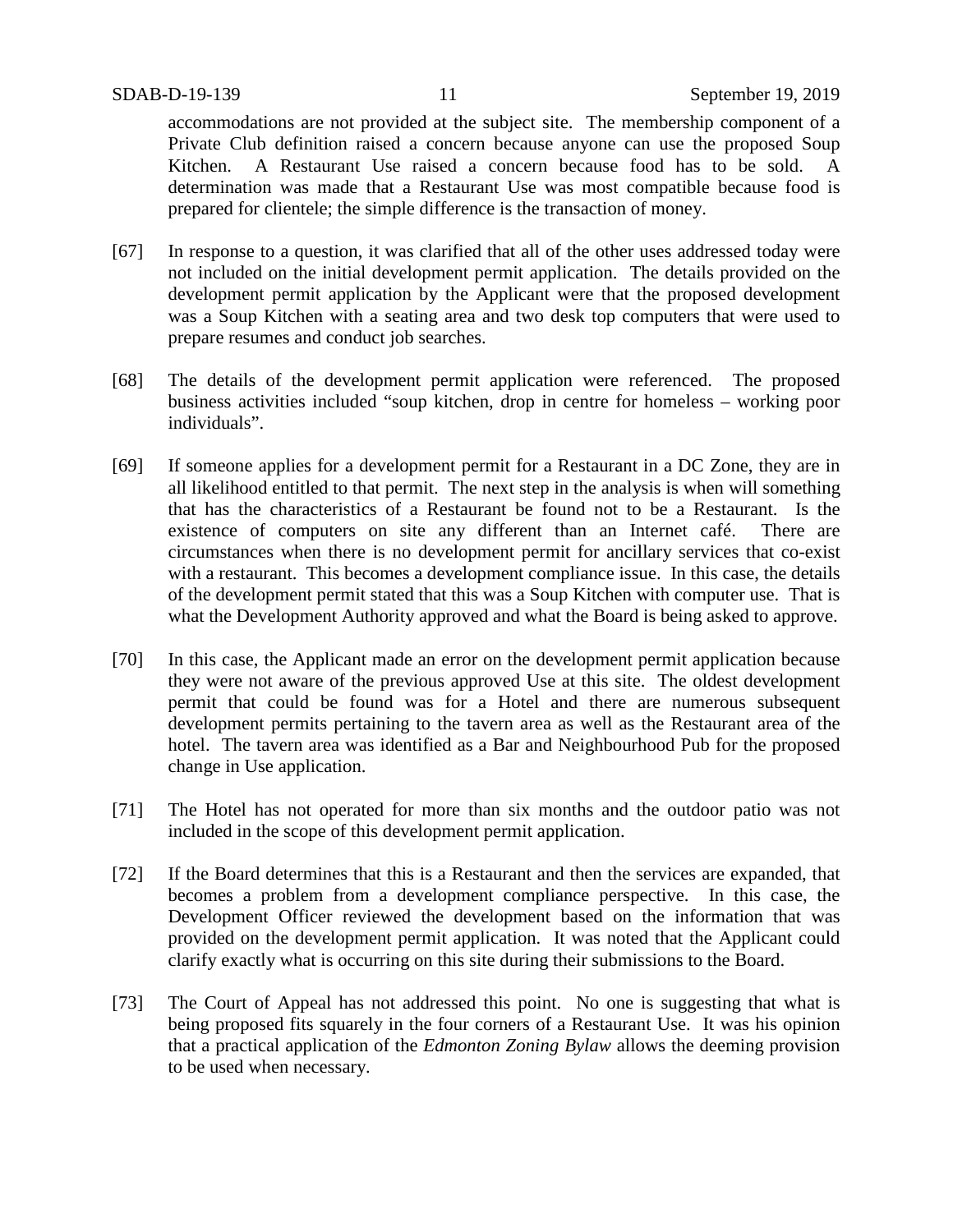- [74] Four Court of Appeal cases were referenced, *Rossdale Community League v. Edmonton (City),* 2017 ABCA 90 ("*Rossdale #2*"); *Thomas v. Edmonton (City),* 2016 ABCA 57 ("*Thomas*"); *Parkdale-Cromdale Community League Association v. Edmonton (City),* 2007 ABCA 309 "*Parkdale-Cromdale*"); and *Garneau Community League v. Edmonton (City),* 2017 ABCA 374 ("*Garneau*").
- [75] The principal is *Garneau* was that the powers of the Board are no more expansive than those of the Development Officer. For an appeal in a Direct Control Zone, the Board has to determine whether or not the Development Officer followed the direction of Council and if the Development Officer erred then the Board can substitute its decision. *Garneau* does not say that there can never be variance power in a Direct Control Bylaw or that there can never be discretion in a Direct Control. What *Garneau* says is that if there is a variance power it has to be found in the direction of Council wherever that is provided. In this case, the direction of Council includes the circumstances of section 7 of the *Edmonton Zoning Bylaw*. Because there is no actual listed use that matches what is proposed, then this discretionary element comes into play.
- [76] Mr. Noce disagreed with the application of section 7 by the Development Officer because the development would become a Discretionary Use which then by default makes the Board's exercise discretionary. This is unconventional and there is no case law. In this case, section 7 would apply, and the Board would conduct an analysis as to whether or not a Restaurant is the best Use class and then have discretion to apply the test that is discussed in *Rossdale* and make a determination if as a Discretionary Use it would be appropriate.
- [77] This is the only logical way to follow the outcome of *Garneau* on the facts of this case. *Parkdale-Cromdale* supports that section 7 is a component of the instructions of Council. The general provisions of the *Edmonton Zoning Bylaw* apply notwithstanding the fact that the parcel of land is in a Direct Control Provision.
- [78] In *Thomas*, the Court of Appeal dealt with the Board's ability to dispense with community consultation requirements. It also reinforces that the *Edmonton Zoning Bylaw* is the law. The *Edmonton Zoning Bylaw* is legislation of City Council and only where there is exception to the law whether that is through section  $687(3)(d)$  of the *Municipal Government Act* or in the context of a DC Bylaw, some ability to dispense with a requirement, is the law not strictly the law.
- [79] The starting point is not to determine if section 7 applies. The right question to ask by the Board and the Development Officer is why section 7 would not apply. That is the best interpretation of the law in light of *Thomas* and *Parkdale-Cromdale*.
- [80] *Rossdale* #2 provides direction on how to ascertain the direction of Council when there are multiple provisions contained in one piece of legislation. Paragraph [11] states "….Municipal planning documents should be interpreted harmoniously, both internally and collectively. Each particular planning document should be read as a whole, to extract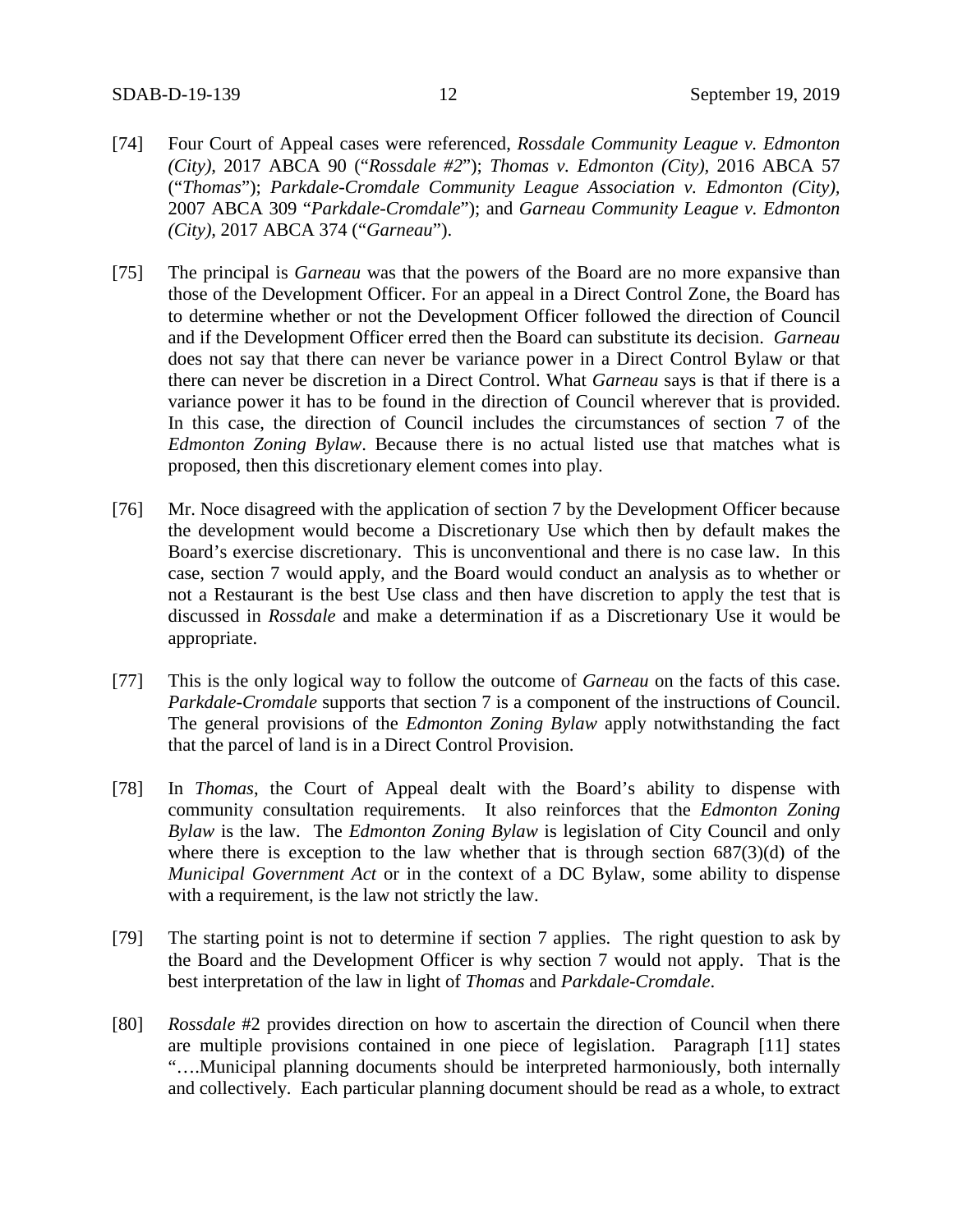is proper meaning. Further, when there are numerous applicable planning documents, an attempt should be made to read them all in a harmonious fashion". The directions of Council can be found in more than one planning document.

- [81] A CPTED Assessment was not provided which is problematic because of the express direction of Council pursuant to section 4(w) of the Direct Control Bylaw. However, the Board has the authority to approve this development based on the decision of the Court of Appeal in *Thomas.* The Court of Appeal directed the Board to deal with the issues and take the necessary steps to ensure that community consultation was completed. In this case, the Board can approve the development with a condition that a CPTED Assessment be provided. The second simpler option is contained in section 13 of the *Edmonton Zoning Bylaw* which was not considered *in Thomas*. Section 13.1(2) states that "notwithstanding subsection 13.1(1)(b), the Development Officer may consider an application if the development is of such a nature as to enable a decision to be made on the application without all of the information required in this Section. Section 13.1(1)(b) states that "applications for a Development Permit are not complete until the applicant has submitted all information required pursuant to Section 13 of this Bylaw; and submitted any information specifically required pursuant to the regulations of the applicable Zone or any other Section of this Bylaw, including any special information required by the Development Officer pursuant to Section 14 of this Bylaw".
- [82] Before the Development Officer can assess the development permit application, all the required information must be submitted. However, that information can stem from the applicable zone or any other section of the Bylaw. In this case, it stems from the DC Zone which contains a requirement that the Applicant provide a CPTED Assessment. Section 13.1(2) provides authority for the Development Officer to make a decision without all of the information. This was not considered in *Thomas*. Secondly, the requirement to provide a CPTED Assessment is more applicable to new construction, not a building that is 110 years old and not physically changing.
- [83] It was his opinion that these reasons could be used by the Board to invoke this section and waive the requirement to provide a CPTED Assessment.
- [84] In response to a question, the Development Officer clarified that it was not a conscious decision not to require the submission of a CPTED Assessment.
- [85] Some discussion occurred regarding the process that the Board undertook in the Thomas appeal and the decision of the Court of Appeal.
- [86] That fact that a CPTED Assessment was not submitted is problematic and there is not a practical remedy. The Court of Appeal determined in Thomas that section 687 was not applicable. In this case, there is an ability prescribed to the Development Officer to deal with situations of an analogous nature which can also be relied on by the Board because of the Direct Control zoning. In this case, the Board has the statutory ability to remedy the situation.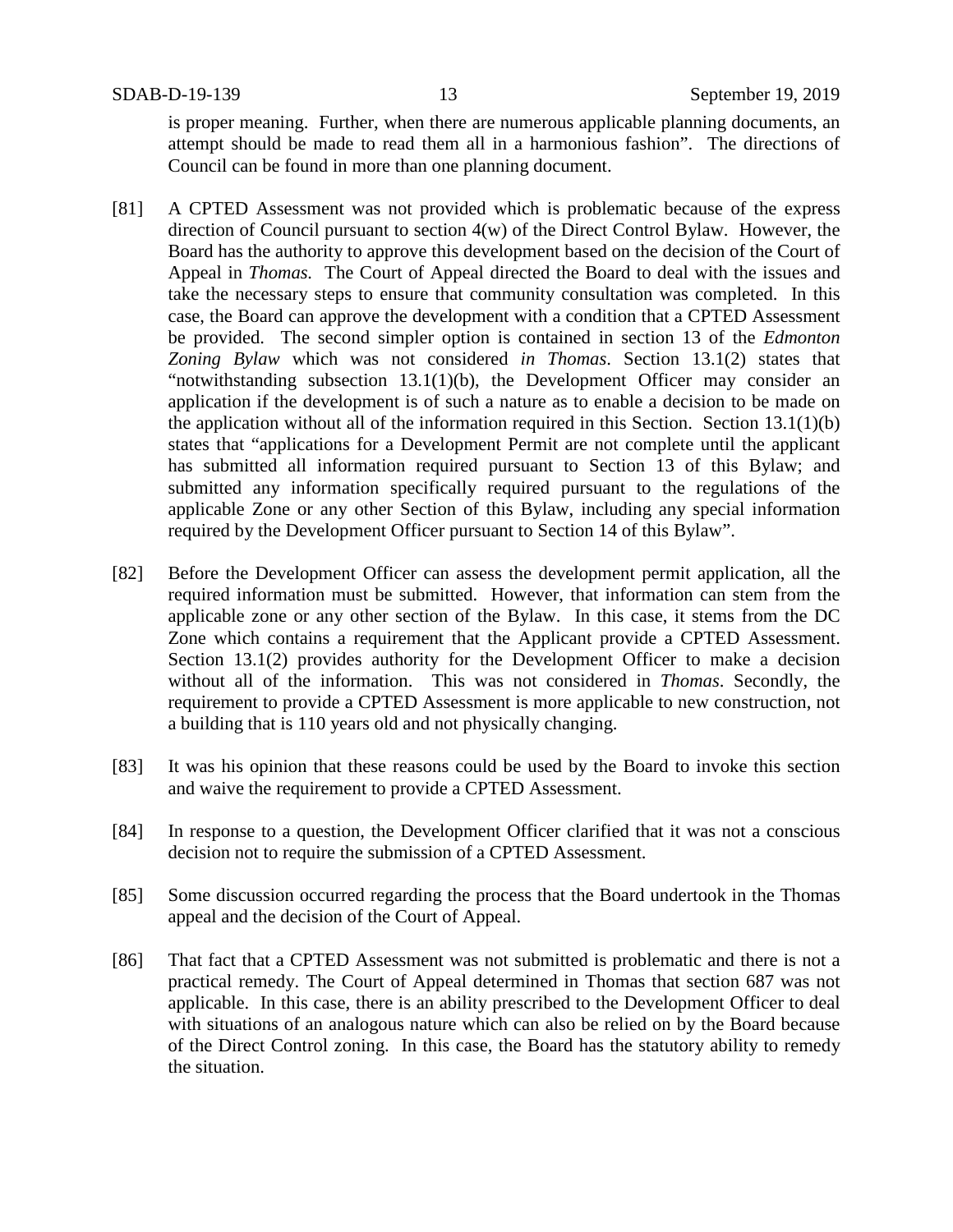- [87] Section 710.4(5) states that "all regulations in this Bylaw shall apply to development in the Direct Development Control Provision, unless such regulations are specifically excluded or modified in a Direct Development Control Provision".
- [88] It was acknowledged that the failure to require a CPTED Assessment in this case was an oversight and an error. However, the hearing could be postponed in order to allow the preparation of a CPTED Report if that was the reason that the Board decided to refuse this application.
- [89] Information is simply being provided to the Board so that they can understand how the Development Officer arrived at this decision not to advocate for one party or the other.
- [90] In light of the case law, there has to be an analysis of what the Soup Kitchen is and which Use Class is most appropriate.
- [91] The deeming provision was considered in *McCauley Community League v. Edmonton (City),* 2012 ABCA 314. It is a strange provision but there is a finite number of things that are Uses in the City of Edmonton and there is an infinite number of things that an individual can do with their land.
- [92] Even for future situations, there has to be some resolution to this issue.
- [93] Mr. Harrison indicated that he is more confused today based on the evidence that has been provided regarding some of the accessory uses including laundry services. He would want to see the layout of the building in order to determine the primary and secondary uses. This development is more complicated than what was reflected in the details of the development permit application.
	- *iv) Position of the Respondents, representing Niginan Housing Ventures, Mr. Ward, Ms. Cunningham and Mr. Hews:*
- [94] Ms. Cunningham acknowledged and honoured the land that we live in and work in which is Treaty 6. This land belonged to the Cree, Nakota Sioux, the Dene, the Inuit, and the Métis people. The Gathering Place was named Mawacihitowin Otah because it has always been a gathering place for all of their people long before the Europeans settled in this area. They came from Saddle Lake, Fishing Lake, Frog Lake, Cold Lake, Beaver Lake First Nation and gathered in this area on Fort Road to decide what they would trade when they got to the Fort in Edmonton. They are not infringing on anyone's territory but simply coming back to help their people in this area.
- [95] Niginan Housing Ventures also operate Ambrose Place which is in close proximity to this site. Ambrose Place provides housing for homeless Indigenous people. She was contacted by numerous community members to discuss their concerns regarding the number of homeless indigenous people in this area that needed services.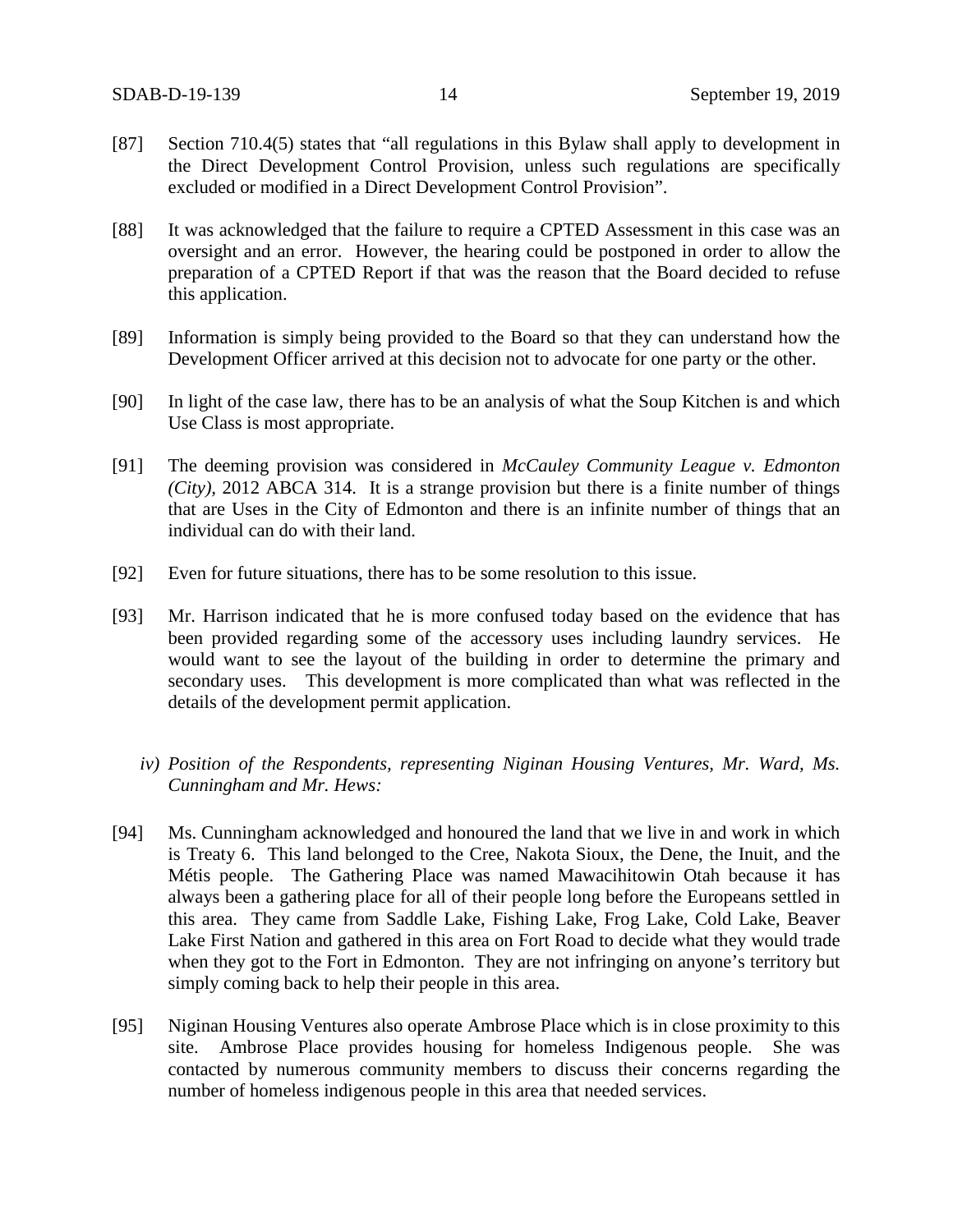- [96] The original plan was to partner with the Mosaic Centre and they received funds from the Community Foundation to provide housing support for people in the area. However, what they discovered was that people were hungry. They had a philosophical disagreement with a Christian based organization and needed to find a place where the hungry could be fed.
- [97] A discussion occurred with the owner of the Transit Hotel who advised them that there was a Restaurant in the hotel and that he had a permit. He invited them to use space in his building. It was not until they were approached by the City a year and a half later that they became aware that the Restaurant did not have a valid development permit.
- [98] Discussions were subsequently held with the City and it was determined, based on the services that they were providing that the most appropriate Use Class was a Restaurant. They do not offer laundry services. It was her assumption that this information was taken from the services that they offered at the Mosaic Centre. There are several computers on site.
- [99] Their first priority is to feed people. You cannot discuss housing options with people who are starving. Children come before school to have breakfast. Out of the 474 people that they fed in August, 2019, only 67 males and 39 females identified as homeless. The rest of the individuals coming to eat in this facility are working poor who live in this neighbourhood.
- [100] Many community members support their work and offer to volunteer. Donations are accepted from local community members who want to help.
- [101] Addiction services are provided at Ambrose Place. Individuals are referred from the Gathering Place to Ambrose Place if necessary. Housing support staff makes contact with individuals at the Gathering Place.
- [102] Ms. Cunnginham, Mr. Hews and Mr. Ward provided the following information in response to questions from the Board:
	- a) The drop in centre is used to link people up with required resources and refer them to the appropriate agency. The computers can be used to prepare resumes and apply for jobs. Referrals are also made for housing support. A local barber comes to the community barbecue and offers free haircuts.
	- b) Food is the focal point of the facility. Once a week a group is organized to go into the neighbourhood to pick up garbage. He has never heard any complaints. They are helping children and families so that they can have breakfast before school. A bag lunch can be provided if required.
	- c) The Chair reiterated that the issue is not whether or not this is a valid program. The issue is the zoning and Use of the subject site.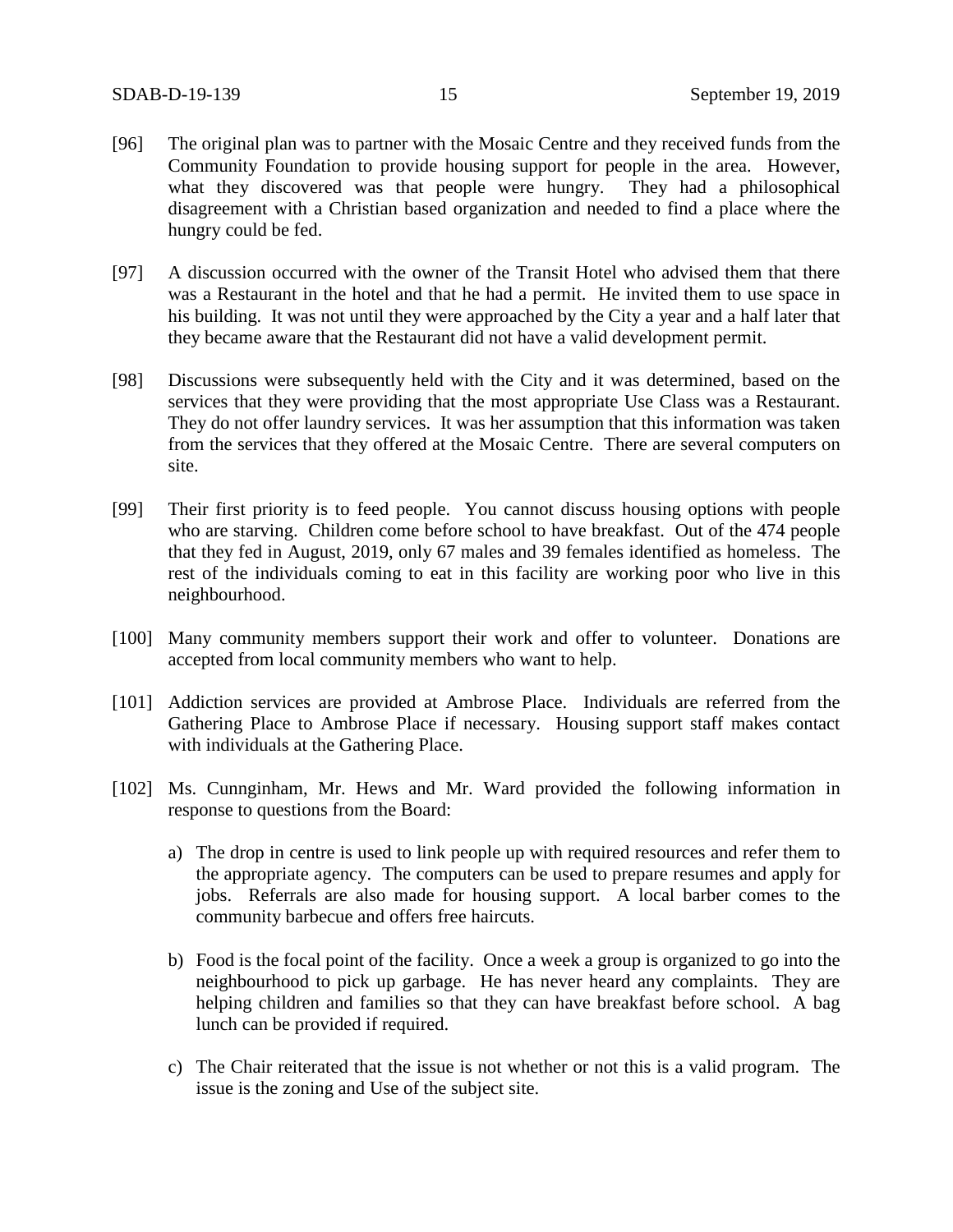- d) The City has been very supportive and suggested the Restaurant Use. They have nothing to hide about their service delivery. The requirement for Community Consultation was never addressed. The issues associated with this part of the City are not driven by their service delivery. It has probably mitigated the challenges in this community that have developed over the course of decades.
- e) They are not trying to avoid discussions with the community. Over 50 percent of the homeless people are Indigenous. Niginan is one of the few service providers trying to reach that population and support from the City is critical.
- f) The facility is open from 9:00 a.m. to 1:00 p.m. and meals are provided as shown on the signs in the file. They do not charge for meals, but sometimes some community members make a contribution to the costs. Breakfast is served so that people can have a hot meal on their way to work and school. There is preparation time for breakfast and preparation time for lunch. The motivation around trying to be specific about service times is to ensure some time to prepare for lunch. Time has to be provided to transition between breakfast and lunch.
- g) During the time between breakfast and lunch people can use the board games and computers that are available. Most people leave the facility after they eat. There may be a handful of people who stay in the facility to access the support services that are available at Ambrose Place.
- h) Once breakfast is finished people start to leave and go about their day.
- i) An Elder is on site and they pray and smudge every day. If it is determined that their cultural approach can be classified as a Religious Assembly they are open to that. They operate under the principle of natural law to show kindness, sharing and caring which leads to building strength. The extension of services from Ambrose Place to the Gathering Place is to ensure that their philosophy is articulated and shared with community members who access the service.
- j) Some individuals are artistic and create home crafts and they are provided access to a market place where they can sell their wares.
- k) Ms. Cunningham clarified that whoever prepared their written submission took pieces of the delivery service that is offered at Mosaic Centre. However, evidence has been provided today regarding the services that actually occur at this facility.
- l) Telephones are available for individuals to use to book appointments etc.
- *v) Position of Affected Property Owners in Support of the Respondent*

Mr. D. Ruzycki, owner of the Transit Hotel: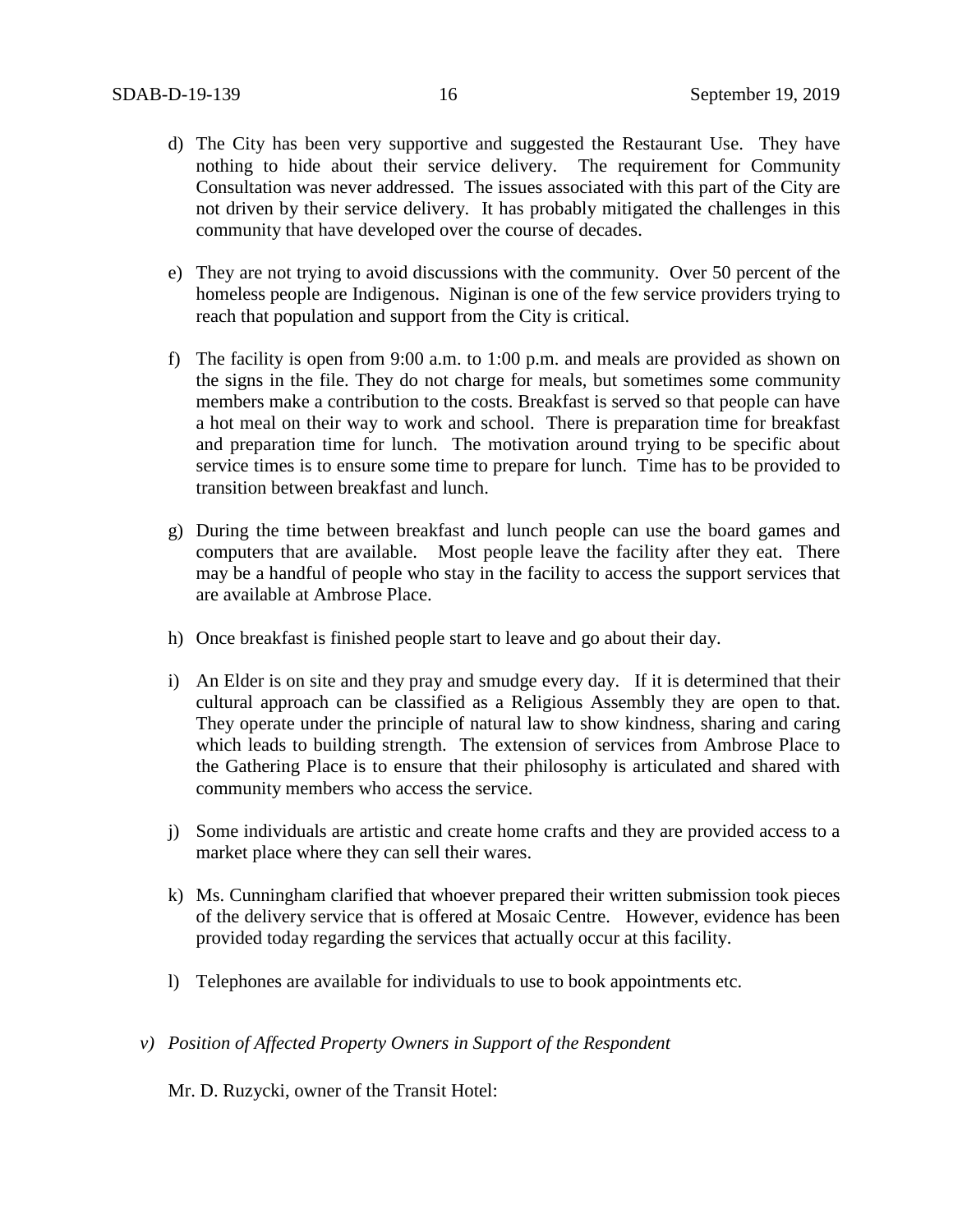- [102] Mr. Ruzycki has family owned this property since 1987. He was raised in this community. He has the most money and history invested in this building.
- [103] There have been many changes in the neighborhood. There have been increases and decreases in crime. When crime increases, more funding is provided.
- [104] The Transit Hotel was always a Hotel and a Bar and Neighborhood Pub with a Restaurant. The Applicants approached him to use the Restaurant to operate a support centre. The restaurant was leased when he owned the hotel.
- [105] He has an informal lease with the Applicants, but nothing in writing. It is open to the entire community, including families with children. No alcohol is served.
- [106] When the City identified the development permit problem, they indicated that the property was a Hotel with the addition of a Restaurant. He was told that it should be fairly easy to approve the Restaurant. He worked with the City in an attempt to remove the Hotel use and have the Restaurant as the primary use.
- [107] The neighbourhood has had ups and downs for many years. The Transit Hotel was never a community hub. Individuals frequented the hotel from outside the community. It is hard to believe that the Transit Hotel is the primary problem in this area.
- [108] The hotel is closed. There is an entrance from the parking lot and one from the front.
- [109] A smoking area has been fenced in an attempt to improve the aesthetics of the site.
- [110] Niginan operates special programs to keep the site clean.

#### *vii) Rebuttal of the Appellant*

- [111] The information was provided to the City in the application form at paragraph 12. This is not a Restaurant, but a drop-in centre for homeless and the working poor.
- [112] In the Development Officer's report, he did consider Religious Assembly and Temporary Shelter Service but does not reference a Private Club. If it was considered, he did not record it in his report. Reviewing the definition of a Private Club and based on the information provided, he questioned if the Development Officer's decision would have been different if it was considered. He appreciated the Development Officer's candour when he stated that he is more confused today than when the decision was made.
- [113] If this Board considers this a Discretionary Use and uses the test set out in the *Rossdale* decision, then the Board should have heard the affected parties speak of issues related to this use. The Board focused individuals to stay with the DC issue. If the Board now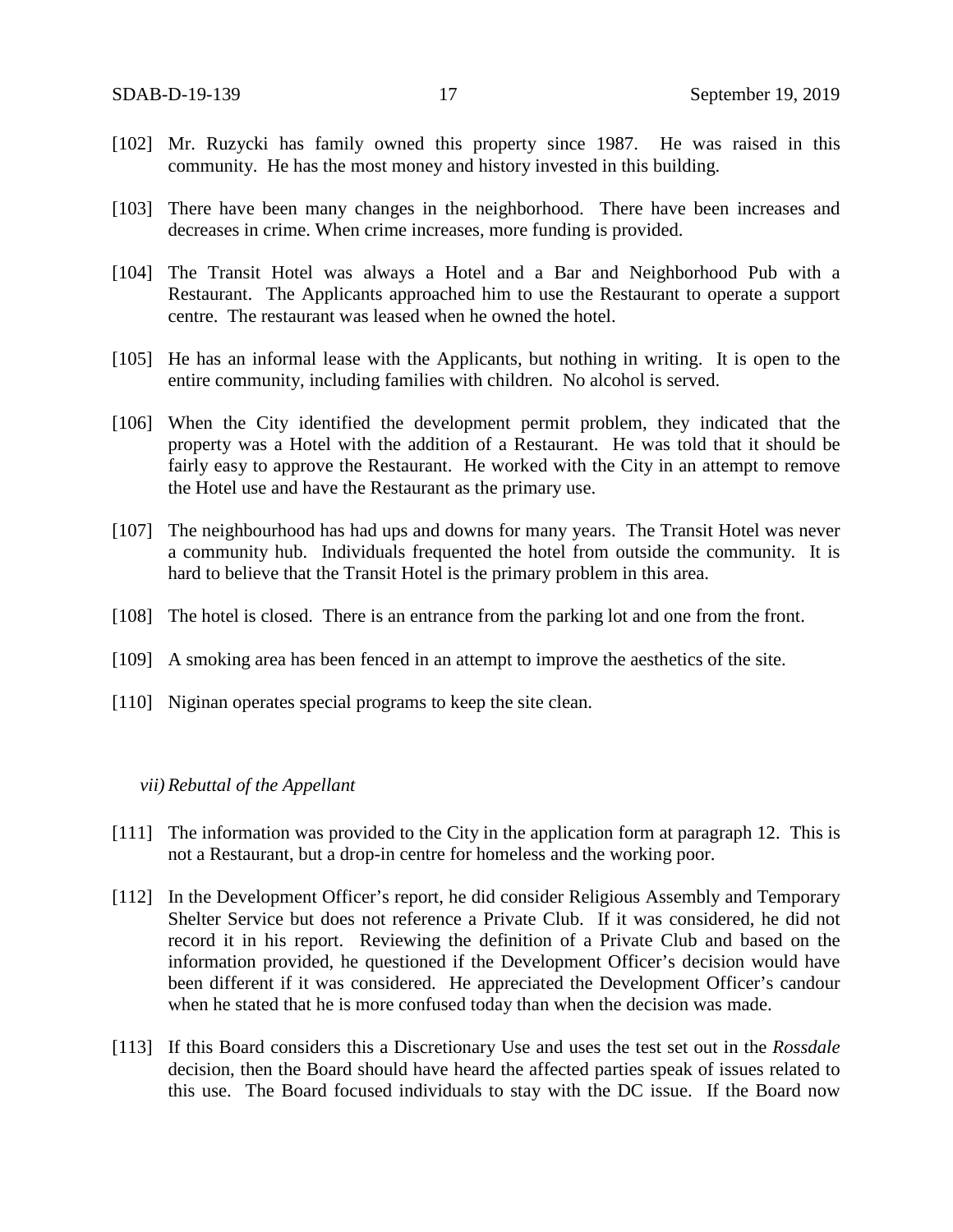decides this is a Discretionary Use and consider compatibility, then the people in attendance should have been allowed to speak about compatibility.

- [114] Mr. Noce disagreed that the Board can correct the omission of the CPTED report. The Development Officer failed to follow the directions of Council and the permit should be revoked. The *Thomas* decision prevents the Board from dealing with his defect.
- [115] The evidence of the Applicant about what occurs between meals confirms this is a dropin centre.
- [116] Based on the evidence presented, this is not a Restaurant. The Development Officer advised the Board that he now questions his initial decision based on that evidence and is more confused about the proposed development than when he reviewed the development permit applciation.
- [117] Based on that, the only conclusion is for the Board to refuse the development permit because it does not comply with the direction of City Council set out in the Direct Control Provisions.

### **Decision**

[118] The appeal is **ALLOWED** and the decision of the Development Authority is **REVOKED**. The development is **REFUSED**.

### **Reasons for Decision**

- [119] The subject site is located within the DC1 Direct Development Control Provision (Area F) established under Bylaw 14653.
- [120] As this proposed development is located in a DC1 Direct Development Control area, this appeal is limited in scope by the operation of section 685(4)(b) of the *Municipal Government Act*.

**685(4)** Despite subsections (1), (2) and (3), if a decision with respect to a development permit application in respect of a direct control district

- $(a)$  …
- (b) is made by a development authority, the appeal is limited to whether the development authority followed the directions of council, and if the subdivision and development appeal board finds that the development authority did not follow the directions it may, in accordance with the directions, substitute its decision for the development authority's decision.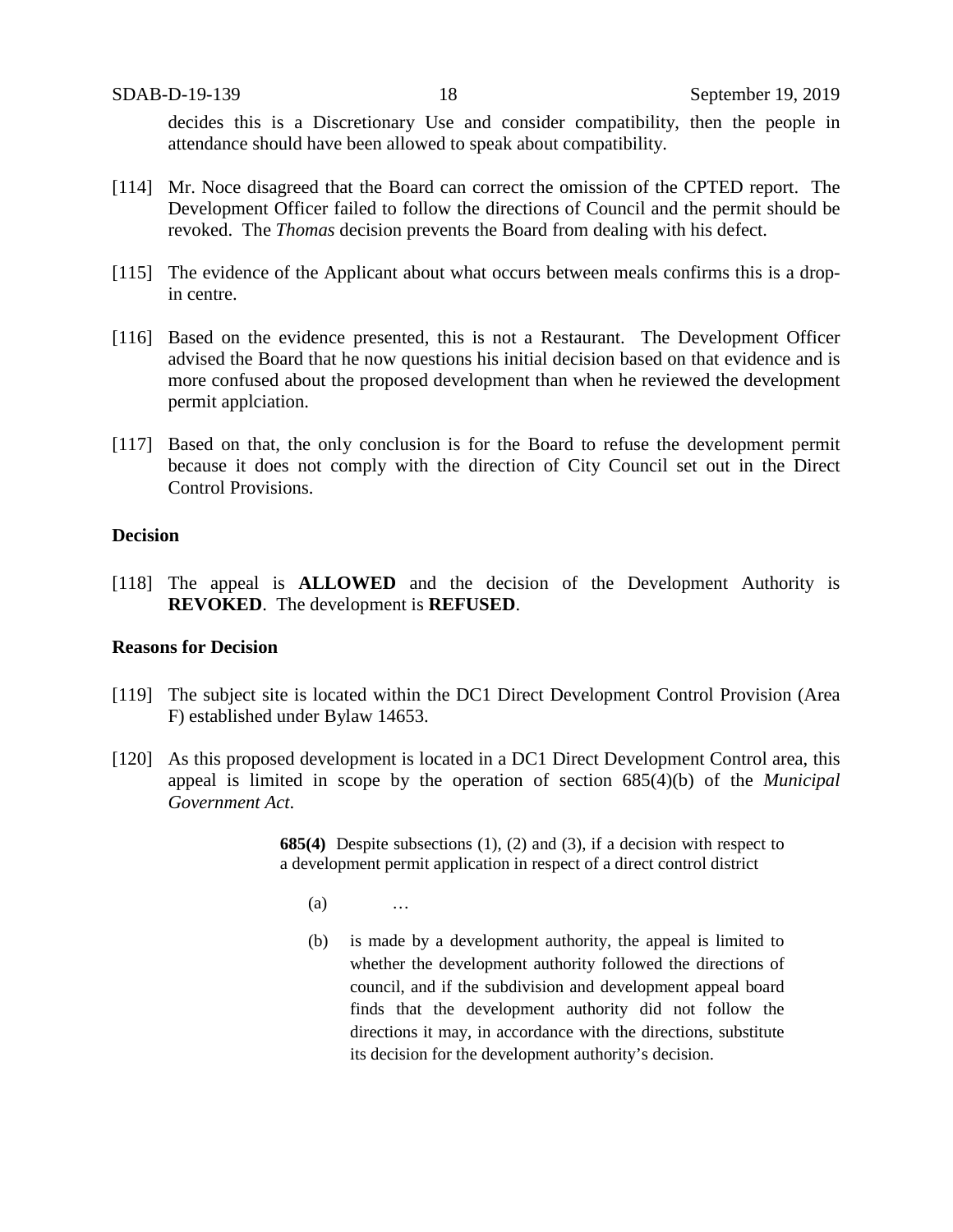- [121] The Board therefore must determine if the Development Authority followed the directions of Council in determining whether or not to grant the development that is proposed and applied for.
- [122] The Applicant applied for a Development Permit for a "Soup Kitchen, Drop-In Centre for Homeless/Working Poor Individuals".
- [123] In a subsequent email to the Development Authority dated July 3, 2019, the Applicant elaborated and advised that they wanted to operate "The Gathering Place" which would be open three days per week, 8:30 a.m. to 1:00 p.m. to serve breakfast and lunch to the working poor, children, and homeless and to provide computers for individuals to use to conduct job searches and to prepare resumes. A referral service for individuals who require housing is also provided.
- [124] Before this Board, in its written submission, the Applicant, Niginan Housing Ventures, elaborated on the nature of its operation which includes aspects of cultural support: daily smudges/ceremonies; elder connection; artisan development; family programs and community connections. It also included the provision of personal supports, including breakfast and lunch served three days per week; laundry services, changes of clothes, tax preparation, ID and government forms; access to a fax machine, computer and phones; contact information to persons who could assist with resumes and jobs; health care and contact information for housing support workers.
- [125] In their oral submissions, the representatives for Niginan Housing indicated that some of the above list of services may have been taken from the services provided at their other locations and they denied the existence of laundry services or fax machines being available on the subject site. They did, however, confirm that the other services listed in their written submission were offered at the subject site.
- [126] There are several references contained in Direct Development Control Provision (Area F) that mandates that the subject site be used for Commercial Uses. Firstly, all of the Uses listed in section 3 of the Direct Control Bylaw are commercial uses with the exception of Apartment Housing, Minor Home Based Business and possibly Residential Sales Centers. Secondly, the rationale of the Direct Control Bylaw set out in section 2 states "To accommodate infill and intensification of the existing Fort Road commercial area as part of a transit-oriented, residential mixed use development that creates a liveable "urban village" environment through the retention of identified heritage structures, use of urban design regulations, and the introduction of a diversity of housing types within walking distance to the Belvedere LRT Station. **Commercial uses will be developed on the ground floor of a number of the buildings as part of this development project** [emphasis added]."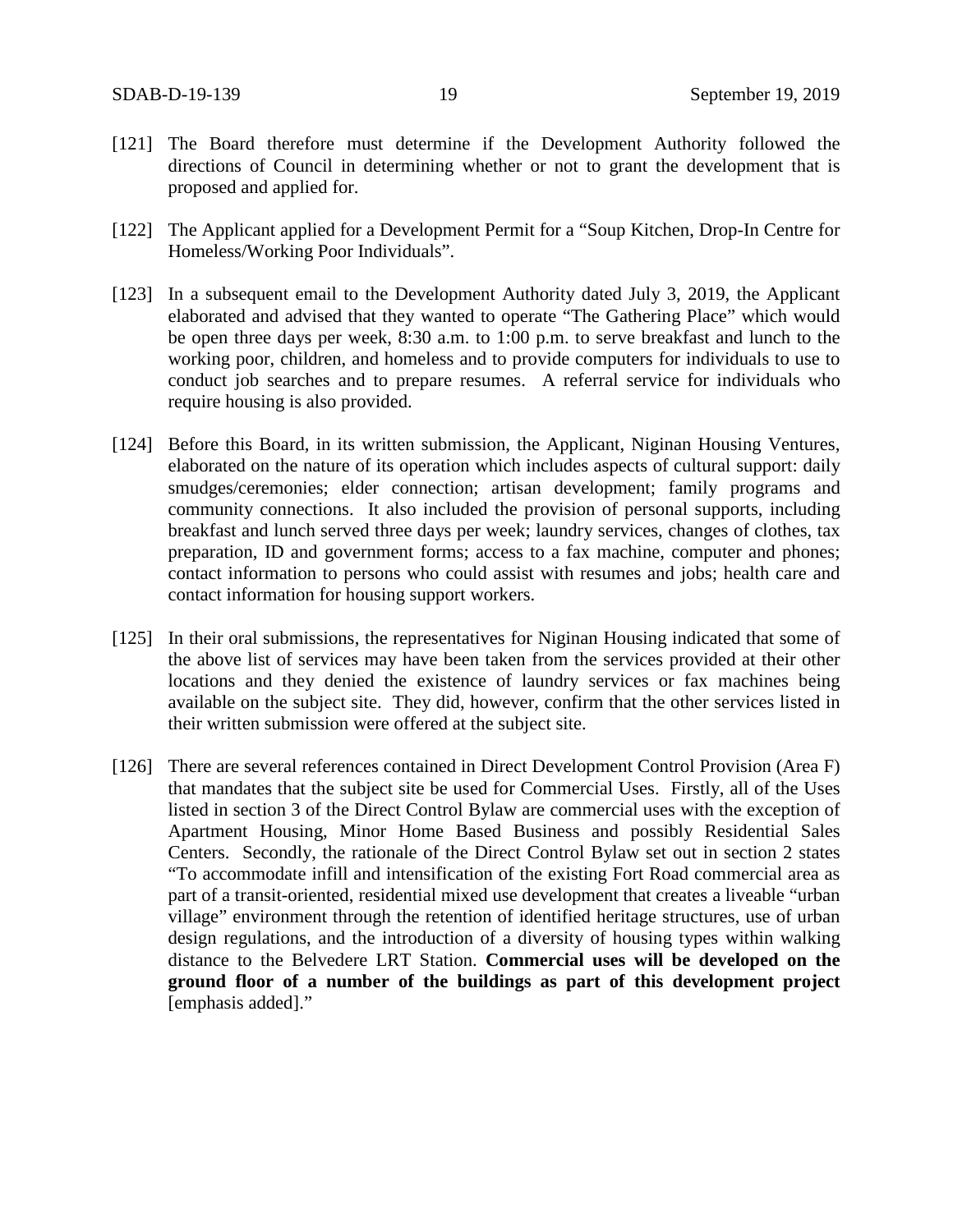- [127] Thirdly, section 4(d) of the development regulations stipulates that "Only Commercial Uses shall be located on the first (ground) floor in the areas identified on Appendix I." Appendix I indicates that the subject site is part of the area that shall be used for commercial frontage.
- [128] Faced with this, the Development Authority decided to categorize the proposed development as a Restaurant.
- [129] Under section 7.4(46) of the *Edmonton Zoning* Bylaw, a Restaurant is defined as "development where the primary purpose of the facility is the sale of prepared foods and beverages to the public, for consumption within the premises or off the Site. Minors are never prohibited from any portion of the establishment at any time during the hours of operation. This Use typically has a varied menu, with a fully equipped kitchen and preparation area, and includes fast food and family restaurants."
- [130] By classifying the proposed development as a Restaurant (a commercial use, and a listed use in the DC Bylaw), the Development Authority was able to issue the development permit.
- [131] The problem is that the proposed development is not a Restaurant. A Restaurant must have as its primary purpose the sale of prepared foods and beverages to the public. In this case food is not sold to the public because this is not a commercial enterprise but more of a social service type of use. Meals are offered free of charge.
- [132] Further, even with the clarification provided by the Respondent during their oral submissions that laundry services are not provided and fax machines are not available on site, it is clear that several community and cultural service uses are operating at this location. There are more uses occurring on this site than the provision of meals. This was further clarified by the signage posted on the building indicating that the hours of operation are 8:30 a.m. to 1:00 p.m. Monday to Wednesday with breakfast served from 9:00 a.m. to 9:30 a.m. and lunch from 11:45 a.m. to 12:15 p.m.
- [133] Based on the evidence provided by the Respondent, while many individuals leave the building after eating, others stay to play board games, cards, watch TV, use the computers or access other referral services operated by the Gathering Place in between the posted meal times, when food is not being prepared.
	- a) It is clear that this is not a Restaurant and not a commercial Use.
	- b) There are other Use Class definitions contained in the *Edmonton Zoning Bylaw* which, although not exact, contain the characteristics of the proposed development. These include:

Community Recreation Services means development used for recreational, social, arts, or multi-purpose Use in a building without fixed seats and an occupancy capacity of fewer than 500 persons, primarily intended for local community purposes. Typical Uses include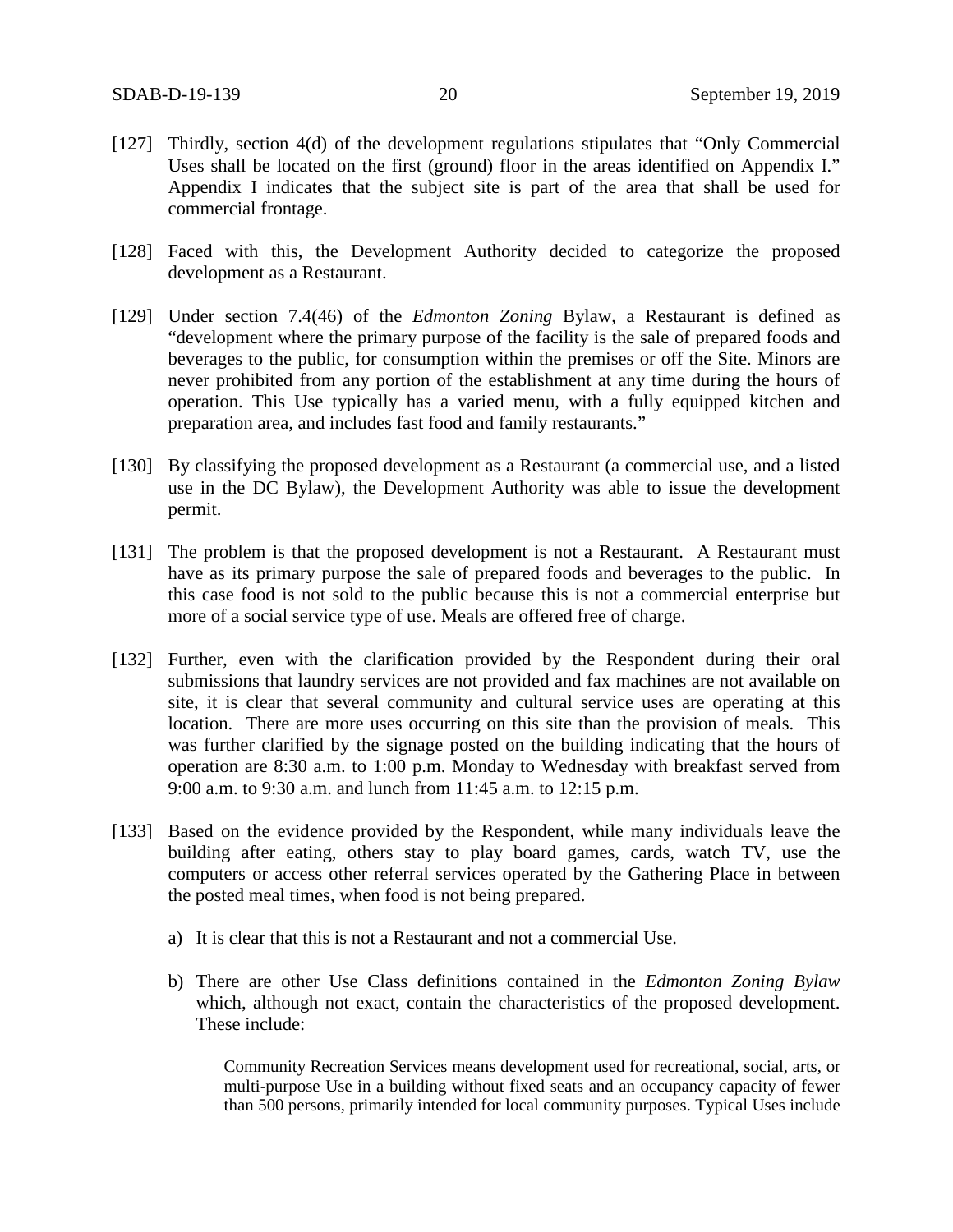community halls, community centres, and community league buildings operated by a local residents' organization. (Section 7.8(1))

Private Clubs means development used for the meeting, social or recreational activities of members of a non-profit philanthropic, social service, athletic, business or fraternal organization, without on-site residences. Private Clubs may include rooms for eating, drinking and assembly. This Use does not include Cannabis Lounges. (Section 7.8(8))

Temporary Shelter Services means development sponsored or supervised by a public authority or non-profit agency for the purpose of providing temporary accommodation for persons requiring immediate shelter and assistance for a short period of time. Typical Uses include hostels and overnight shelters. (Section 7.3(10))

- c) The Board does not have to determine which of these Uses best describes the proposed Use. The Board must determine whether or not the proposed development is a commercial Use, specifically a Restaurant. The Board finds that the proposed development is not a Restaurant or a commercial Use.
- d) For this reason, the Board finds that the Development Authority failed to follow the directions of Council. Council was very clear that this area, on the main floor, at this location is to be used for commercial frontage as part of a greater plan for business revitalization.
- e) For community, educational and cultural service uses such as the proposed development to be allowed in this area, the Bylaw would have to be amended by City Council.
- f) This Board does not have the jurisdiction to do anything other than to determine whether or not the Development Authority followed the directions of Council and in this case, the Board finds that the Development Authority did not.
- g) The proposed use is not a commercial Use and it does not comply with any of the definitions for the listed Uses in the DC Bylaw. It does not comply with the rationale of the DC Bylaw and does not comply with section 4(d) of the DC Bylaw.
- [134] In addition, there is a further reason why the appeal must be allowed. The DC bylaw creates a precondition for the granting of a development permit in section 4(w). Section 4(w) states that "the owner shall submit a Crime Prevention Through Environmental Design (CPTED) Assessment that shall be reviewed and accepted by the Development Officer prior to the issuance of a Development Permit to ensure that development on the Site provides a safe urban environment in accordance with the guidelines and principles established in the Design Guide for a Safer City."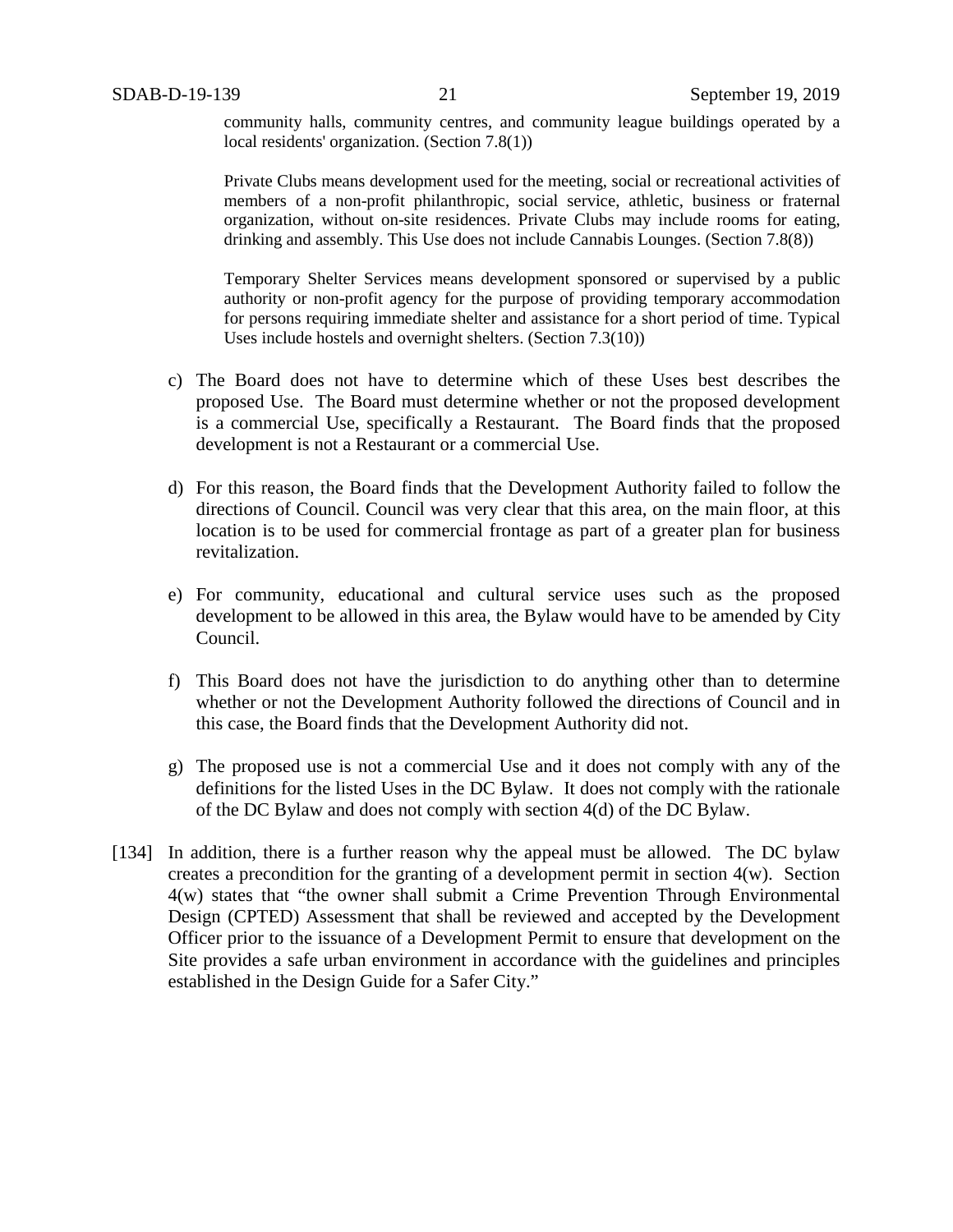- [135] The Development Authority advised that the Applicant did not provide a CPTED and the Development Authority did not review or accept the CPTED assessment. As a CPTED assessment must be submitted, reviewed and accepted "prior to the issuance of a development permit", it is a "condition precedent to obtaining a valid development permit", as per the Court of Appeal in *Thomas v Edmonton (City)*, 2016 ABCA 57 (paragraph 65).
- [136] This is not something that can be cured by the Board, even if this was an appeal from a standard Zone. A development permit cannot be issued by the Development Authority until that assessment is complete. This defect is compounded in a DC provision because it is a clear failure of the Development Authority to follow an explicit, mandatory direction from City Council.
- [137] For both of these reasons, the appeal is allowed, the decision of the Development Authority is revoked and the proposed development is refused.

Mr. I. Wachowicz, Chair Subdivision and Development Appeal Board

Board members in attendance: Ms. K. Cherniawsky, Mr. L. Pratt, Ms. E. Solez, Mr. A. Peterson